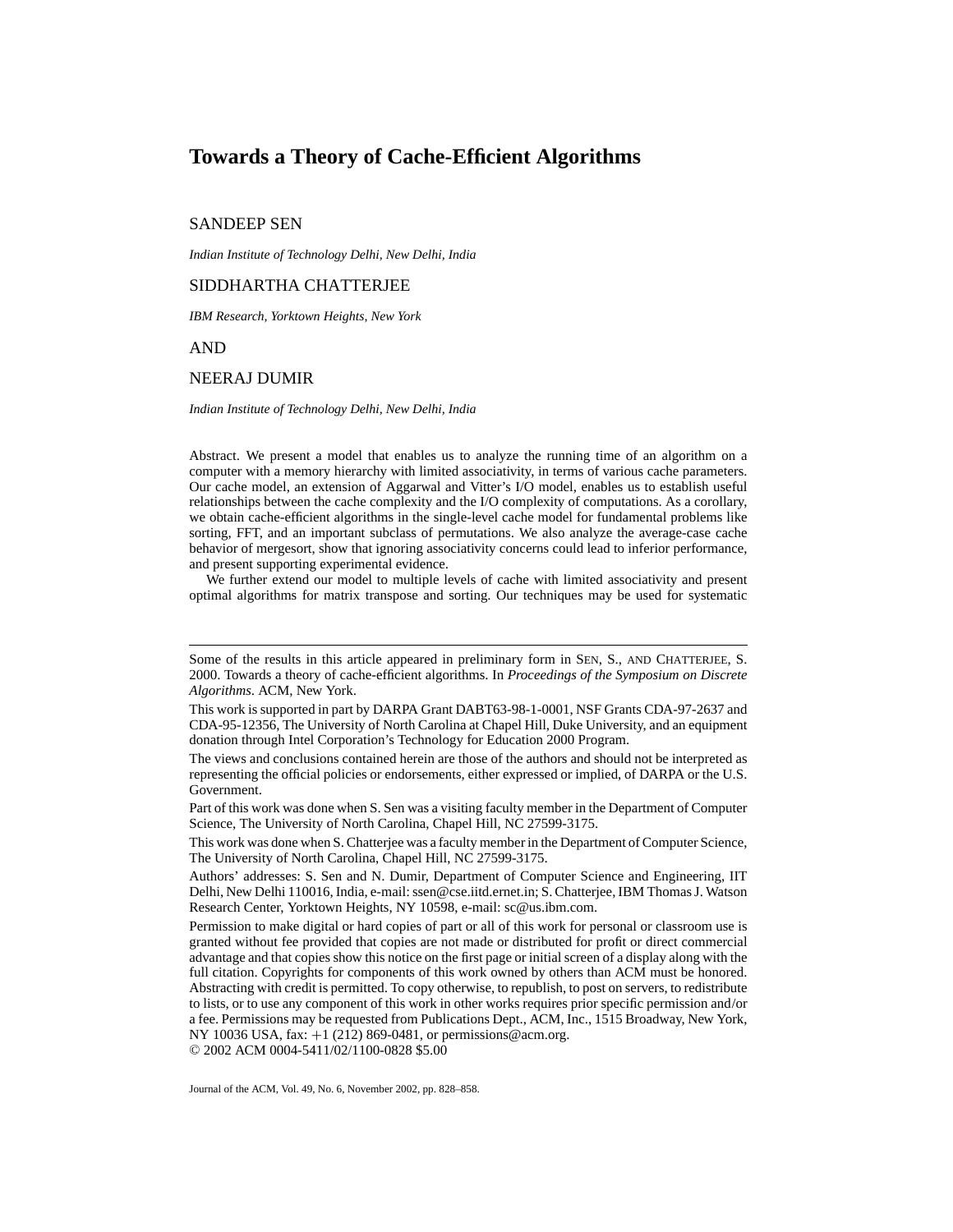exploitation of the memory hierarchy starting from the algorithm design stage, and for dealing with the hitherto unresolved problem of limited associativity.

Categories and Subject Descriptors: F1.1 [**Computation by Abstract Devices**]: Models of Computation; F.2 [**Analysis of Algorithms and Problem Complexity**]

General Terms: Algorithms, Theory

Additional Key Words and Phrases: Hierarchical memory, I/O complexity, lower bound

#### 1*. Introduction*

Models of computation are essential for abstracting the complexity of real machines and enabling the design and analysis of algorithms. The widely used RAM model owes its longevity and usefulness to its simplicity and robustness. Although it is far removed from the complexities of any physical computing device, it successfully predicts the relative performance of algorithms based on an abstract notion of operation counts.

The RAM model assumes a flat memory address space with unit-cost access to any memory location. With the increasing use of caches in modern machines, this assumption grows less justifiable. On modern computers, the running time of a program is often as much a function of operation count as of its cache reference pattern. A result of this growing divergence between model and reality is that operation count alone is not always a true predictor of the running time of a program, and manifests itself in anomalies such as a matrix multiplication algorithm demonstrating  $O(n^5)$  running time instead of the expected  $O(n^3)$  behavior [Alpern et al. 1994]. Such shortcomings of the RAM model motivate us to seek an alternative model that more realistically models the presence of a memory hierarchy. In this article, we address the issue of better and systematic utilization of caches starting from the algorithm design stage.

A challenge in coming up with a good model is achieving a balance between abstraction and fidelity, so as not to make the model unwieldy for theoretical analysis or simplistic to the point of lack of predictiveness. The memory hierarchy models used by computer architects to design caches have numerous parameters and suffer from the first shortcoming [Agarwal et al. 1989; Przybylski 1990]. The early theoretical work in this area focused on a two-level memory model [Hong and Kung 1981]—a very large capacity memory with slow access time (external memory) and a limited size faster memory (internal memory)—in which all computation is performed on elements in the internal memory and where there is no restriction on placement of elements in the internal memory (a fully associative mapping and a user-defined replacement policy).

The focus of this article is on the interaction between main memory and *cache*, which is the first level of memory hierarchy that is searched for data once the address is provided by the CPU. A single level of cache memory is characterized by three structural parameters—*A*ssociativity, *B*lock size, and *C*apacity1—and one functional parameter: the cache *replacement policy*. Capacity and block size are in units of the minimum memory access size (usually one byte). A cache can hold a maximum of *C* bytes. However, due to physical constraints, the cache is divided

 $1$ . This characterization is referred to as the ABC model of caches in the computer architecture community.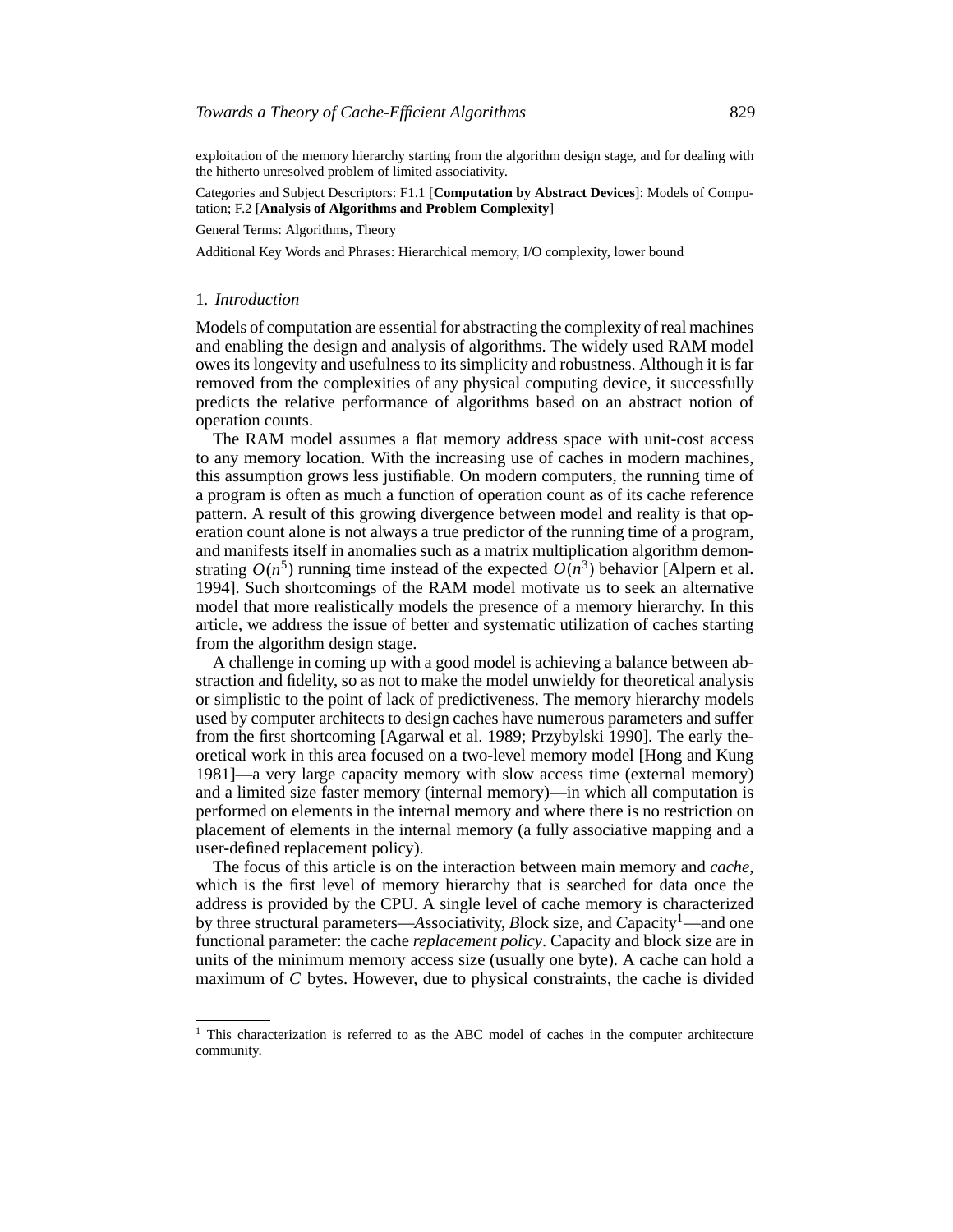into *cache frames* of size *B* that contain *B* contiguous bytes of memory—called a *memory block*. The associativity *A* specifies the number of different frames in which a memory block can reside. If a block can reside in any frame (i.e.,  $A = C/B$ ), the cache is said to be *fully associative*; if  $A = 1$ , the cache is said to be *direct-mapped*; otherwise, the cache is *A-way set associative*.

For an access to a given memory address *m*, the hardware inspects the cache to determine if the data at memory address *m* is resident in the cache. This is accomplished by using an indexing function to locate the appropriate set of cache frames that may contain the memory block enclosing address *m*. If the memory block is not resident, a *cache miss* is said to occur. From an architectural standpoint, misses in a target cache can be partitioned into one of three classes [Hill and Smith 1989].

- —A *compulsory miss* (also called a *cold miss*) is one that is caused by referencing a previously unreferenced memory block.
- —A reference that is not a compulsory miss but misses both in the target cache and in a fully associative cache of equal capacity and with LRU replacement is classified as a *capacity miss*. Capacity misses are caused by referencing more memory blocks than can fit in the cache.
- —A reference that is not a compulsory miss and hits in a fully associative cache of equal capacity and with LRU replacement but misses in the target cache is classified as a *conflict miss*. Such a miss occurs because of the restriction in the address mapping and not because of lack of space in the cache.

Conflict misses pose an additional challenge in designing efficient algorithms for cache. This class of misses is not present in the I/O model developed for the memory-disk interface [Aggarwal and Vitter 1988], where the mapping between internal and external memory is fully associative and the replacement policy is not fixed and predetermined.

Existing memory hierarchy models [Aggarwal and Vitter 1988; Aggarwal et al. 1987a, 1987b; Alpern et al. 1994] do not model certain salient features of caches, notably the lack of full associativity in address mapping and the lack of explicit control over data movement and replacement. Unfortunately, these small differences are malign in the effect.2 They introduce *conflict misses* that make analysis of algorithms much more difficult [Fricker et al. 1995]. Carter and Gatlin [1998] conclude a recent paper saying

What is needed next is a study of "messy details" not modeled by UMH (particularly cache associativity) that are important to the performance of the remaining steps of the FFT algorithm.

In this article, we develop a two-level memory hierarchy model to capture the interaction between cache and main memory. Our model is a simple extension of the two-level I/O model that Aggarwal and Vitter [1988] proposed for analyzing external memory algorithms. However, it captures several additional constraints of caches, namely, lower miss penalties, lack of full associativity, and lack of explicit program control over data movement and cache replacement. The work in this

<sup>2</sup> See the discussion in Carter and Gatlin [1998] on a simple matrix transpose program.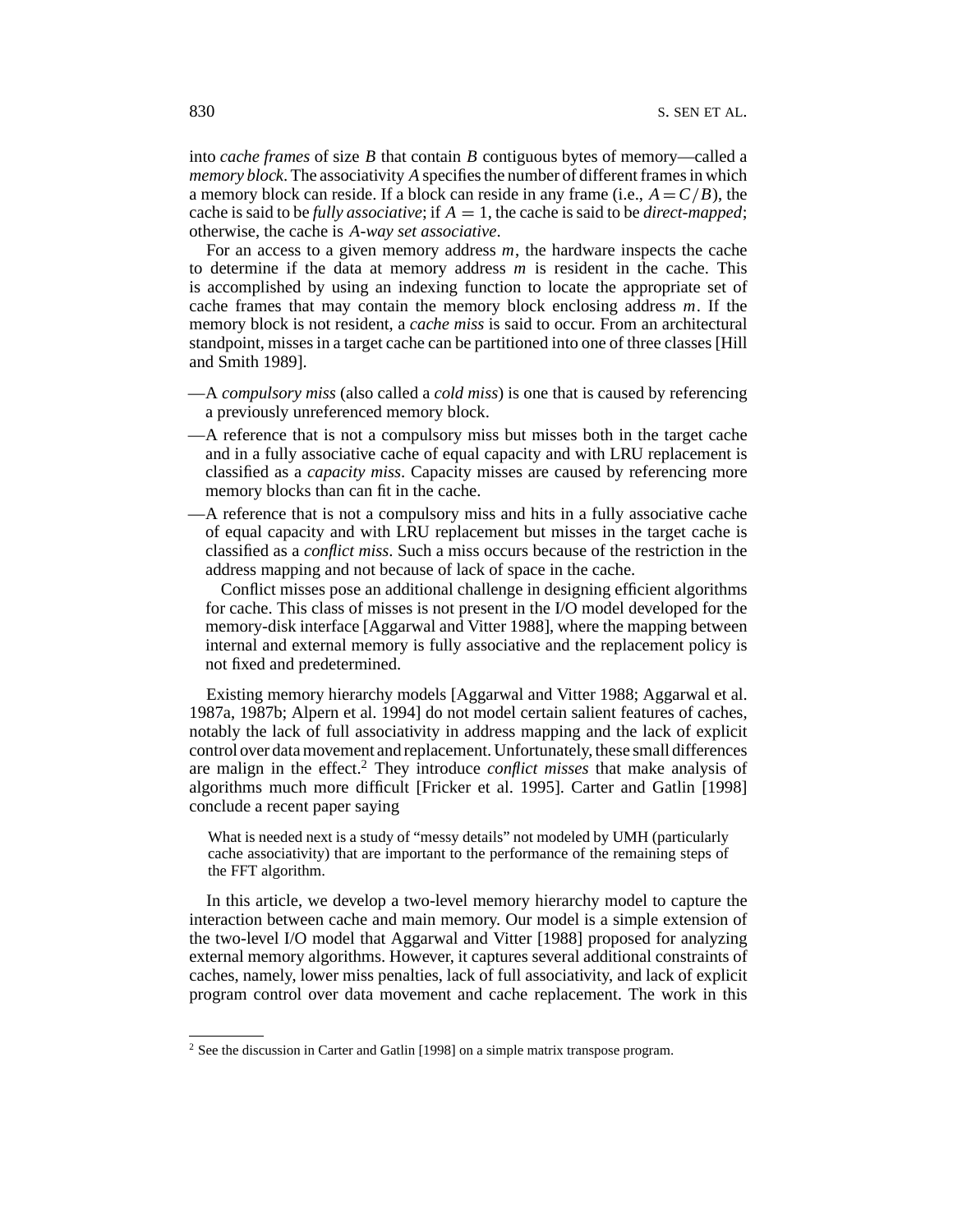article shows that the constraint imposed by limited associativity can be tackled quite elegantly, allowing us to extend the results of the I/O model to the cache model very efficiently.

Most modern architectures have a memory hierarchy consisting of multiple cache levels. In the second half of this article, we extend the two-level cache model to a multilevel cache model.

The remainder of this article is organized as follows. Section 2 surveys related work. Section 3 defines our cache model and establishes an efficient emulation scheme between the I/O model and our cache model. As direct corollaries of the emulation scheme, we obtain cache-optimal algorithms for several fundamental problems such as sorting, FFT, and an important class of permutations. Section 4 illustrates the importance of the emulation scheme by demonstrating that a direct (i.e., bypassing the emulation) implementation of an I/O-optimal sorting algorithm (multiway mergesort) is both provably and empirically inferior, even in the average case, in the cache model. Section 5 describes a natural extension of our model to multiple levels of caches. We present an algorithm for transposing a matrix in the multilevel cache model that attains optimal performance in the presence of any number of levels of cache memory. Our algorithm is not cache-oblivious, that is, we do make explicit use of the sizes of the cache at various levels. Next, we show that with some simple modifications, the funnel-sort algorithm of Frigo et al. [1999] attains optimal performance in a single level (direct-mapped) cache in an oblivious sense, that is, no knowledge of memory parameters is required. Finally, Section 6 presents conclusions, possible refinements to the model, and directions for future work.

## 2*. Related Work*

The I/O model (discussed in greater detail in Section 3) assumes that most of the data resides on disk and has to be transferred to main memory to do any processing. Because of the tremendous difference in speeds, it ignores the cost of internal processing and counts only the number of I/O operations. Floyd [1972] originally defined a formal model and proved tight bounds on the number of I/O operations required to transpose a matrix using two pages of internal memory. Hong and Kung [1981] extended this model and studied the I/O complexity of FFT when the internal memory size is bounded by *M*. Aggarwal and Vitter [1988] further refined the model by incorporating an additional parameter *B*, the number of (contiguous) elements transferred in a single I/O operation. They gave upper and lower bounds on the number of I/Os for several fundamental problems including sorting, selection, matrix transposition, and FFT. Following their work, researchers have designed I/O-optimal algorithms for fundamental problems in graph theory [Chiang et al. 1995] and computational geometry [Goodrich et al. 1993].

Researchers have also modeled multiple levels of memory hierarchy. Aggarwal et al. [1987a] defined the *Hierarchical Memory Model* (HMM) that assigns a function  $f(x)$  to accessing location x in the memory, where f is a monotonically increasing function. This can be regarded as a continuous analog of the multilevel hierarchy. Aggarwal et al. [1987b] added the capability of block transfer to the HMM, which enabled them to obtain faster algorithms. Alpern et al. [1994] described the *Uniform Memory Hierarchy* (UMH) model, where the access costs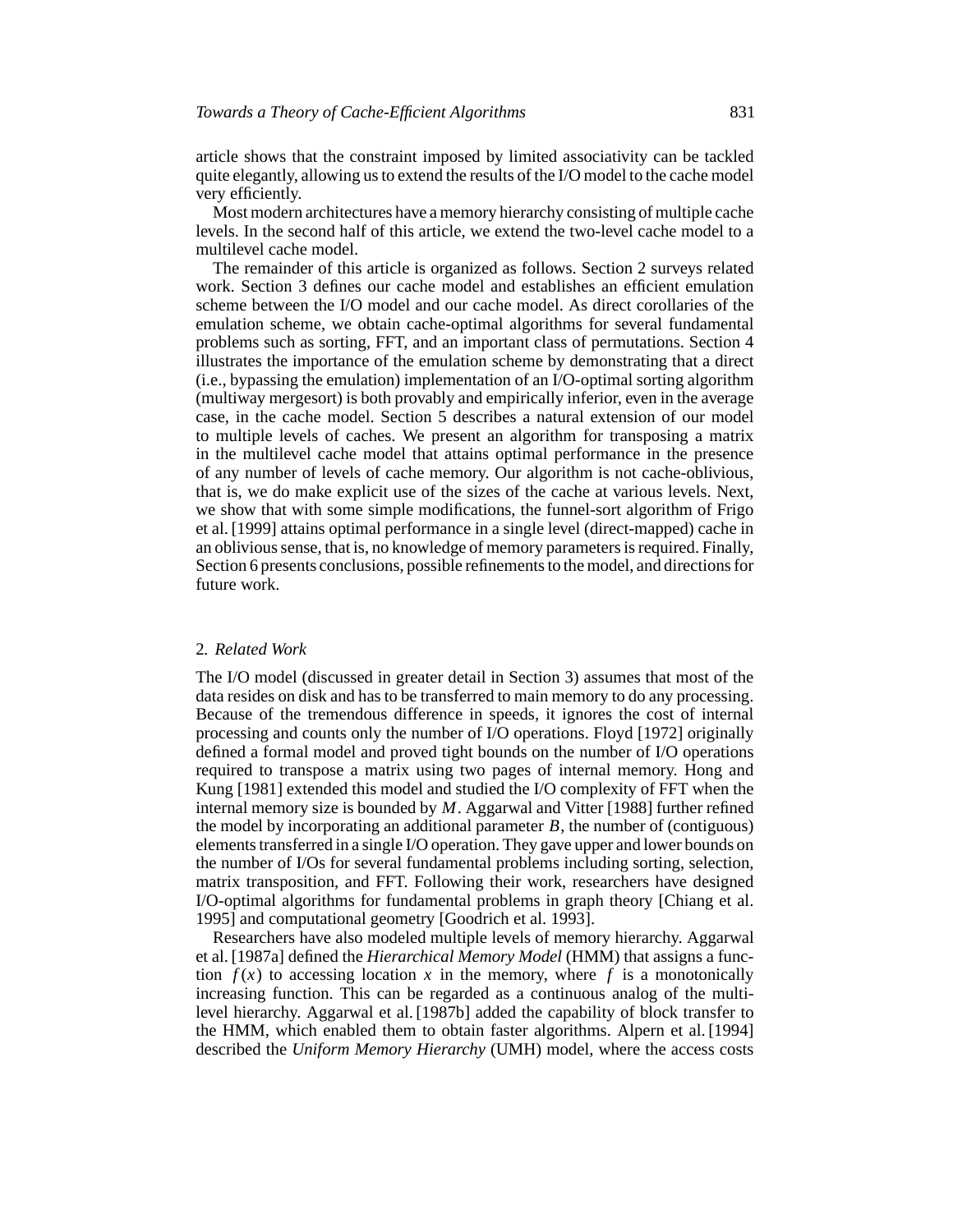differ in discrete steps. Very recently, Frigo et al. [1999] presented an alternate strategy of algorithm design on these models, which has the added advantage that explicit values of parameters related to different levels of the memory hierarchy are not required. Bilardi and Peserico [2001] investigate further the complexity of designing algorithms without the knowledge of architectural parameters. However, these models do not address the problem of limited associativity in cache. Other attempts were directed towards extracting better performance by parallel memory hierarchies [Aggarwal and Vitter 1988; Vitter and Nodine 1993; Vitter and Shriver 1994; Cormen et al. 1999], where several blocks could be transferred simultaneously.

Ladner et al. [1999] describe a stochastic model for performance analysis in cache. Our work is different in nature, as we follow a more traditional worst-case analysis. Our analysis of sorting in Section 4 provides a better theoretical basis for some of the experimental work of LaMarca and Ladner [1997].

To the best of our knowledge, the only other paper that addresses the problem of limited associativity in cache is recent work of Mehlhorn and Sanders [2000]. They show that for a class of algorithms based on merging multiple sequences, the I/O algorithms can be made nearly optimal by use of a simple randomized shift technique. Our Theorems 3.1 and 3.3 not only provide a deterministic solution for the same class of algorithms, but also work for more general situations. The results in [Sanders 1999] are nevertheless interesting from the perspective of implementation.

### 3*. The Cache Model*

The (two-level) I/O model of Aggarwal and Vitter [1988] captures the interaction between a slow (secondary) memory of infinite capacity and a fast (primary) memory of limited capacity. It is characterized by two parameters: *M*, the capacity of the fast memory; and *B*, the size of data transfers between slow and fast memories. Such data movement operations are called *I/O operations* or *block transfers*. As is traditional in classical algorithm analysis, the input problem size is denoted by *N*. The use of the model is meaningful when  $N \gg M$ .

The I/O model contains the following further assumptions.

- (1) A datum can be used in a computation if and only if it is present in fast memory. All initial data and final results reside in slow memory. I/O operations transfer data between slow and fast memory (in either direction).
- (2) Since the latency for accessing slow memory is very high, the average cost of transfer per element can be reduced by transferring a block of *B* elements at little additional cost. This may not be as useful as it may seem at first sight, since these *B* elements are not arbitrary, but are contiguous in memory. The onus is on the programmer to use all the elements, as traditional RAM algorithms are not necessarily designed for such restricted memory access patterns. We denote the map from a memory address to its block address by  $\mathbb{B}^3$ . The internal memory can hold at least three blocks, that is,  $M \geq 3 \cdot B$ .

<sup>3</sup> The notion of *block address* corresponds to the notion of *track* in the I/O model [Aggarwal and Vitter 1988, Definition 3.2]. The different nomenclature reflects the terminology in common use in the underlying hardware technologies, namely, cache memory and disk.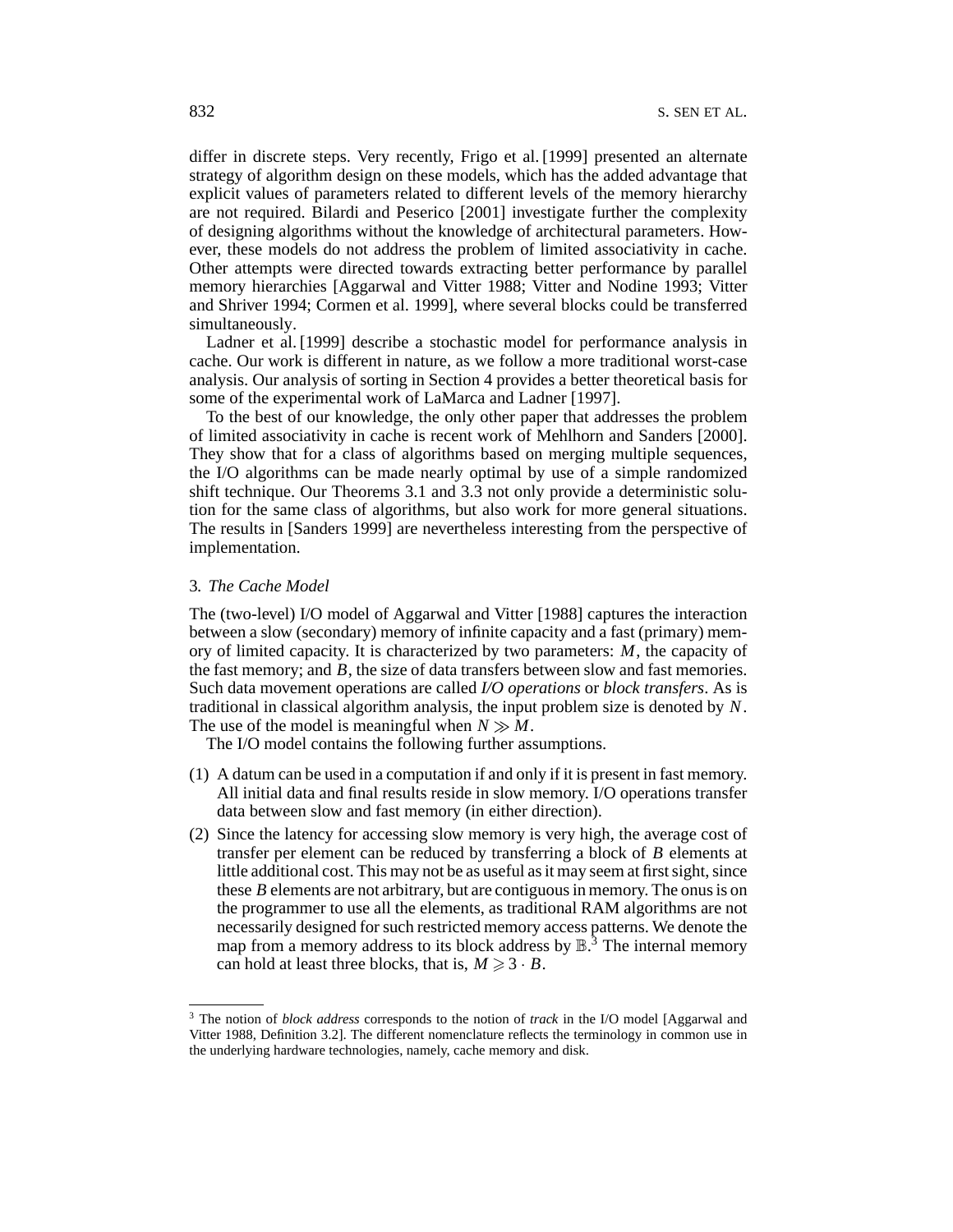- (3) The computation cost is ignored in comparison to the cost of an I/O operation. This is justified by the high access latency of slow memory. However, classical algorithm analysis can be used to provide a measure of computational complexity.
- (4) A block of data from slow memory can be placed in any block of fast memory (i.e., the user controls replacement policy).
- (5) I/O operations are explicit in the algorithm.

The goal of algorithm design in this model is to minimize  $T$ , the number of I/O operations.

We adopt much of the framework of the I/O model in developing a cache model to capture the interactions between cache and main memory. In our case, the cache assumes the role of the fast memory, while main memory assumes the role of the slow memory. Assumptions (1) and (2) of the I/O model continue to hold in our cache model. However, assumptions  $(3)$ – $(5)$  are no longer valid and need to be replaced as follows.

- —*Lower Cache Latency*. The difference between the access times of slow and fast memory is considerably smaller than in the I/O model, namely a factor of 5–100 rather than factor of 10000. *We use an additional parameter L to denote the normalized cache latency.* This cost function assigns a cost of 1 for accessing an element in cache and a cost of *L* for accessing an element in main memory. In this way, we also account for computation cost in the cache model. We can consider the I/O model as the limiting case of the cache model as  $L \to \infty$ .
- —*Limited Cache Associativity*. Main memory blocks are mapped into cache sets using a *fixed* and predetermined mapping function that is implemented in hardware. Typically, this is a modulo mapping based on the low-order address bits. (The results of this section hold for a larger class of address mapping functions that distribute the memory blocks evenly to the cache frames, although we do not attempt to characterize these functions here.) We denote this mapping from main memory blocks to cache sets by S. We occasionally slightly abuse this notation and apply S directly to a memory address x rather than to  $\mathbb{B}(x)$ . We use an addi*tional parameter A in the model to represent this limited cache associativity*, as discussed in Section 1.
- —*Cache Replacement Policy*. The replacement policy of cache sets is fixed and predetermined. *We assume an LRU replacement policy when necessary.*
- —*Lack of Explicit Program Control over Cache Operation*. The cache is not directly visible to the programmer.<sup>4</sup> When a program accesses a memory location *x*, an *image* (copy) of the main memory block  $b = \mathbb{B}(x)$  that contains location *x* is brought into the cache set  $S(b)$  if it is not already present there. The block  $b$  continues to reside in cache until it is evicted by some other block  $b'$  that is mapped to the same cache set (i.e.,  $\mathbb{S}(b) = \mathbb{S}(b')$ ). In other words, *a cache*

<sup>4</sup> Some modern processors, such as the IBM PowerPC, include cache-control instructions in their instruction set, allowing a program to prefetch blocks into cache, flush blocks from cache, and specify the replacement victim for the next access to a cache set. We leave such operations out of the scope of our cache model for two reasons: first, they are often privileged-mode instructions that user-level code cannot use; and second, they are often *hints* to the memory system that may be abandoned under certain conditions, such as a TLB miss.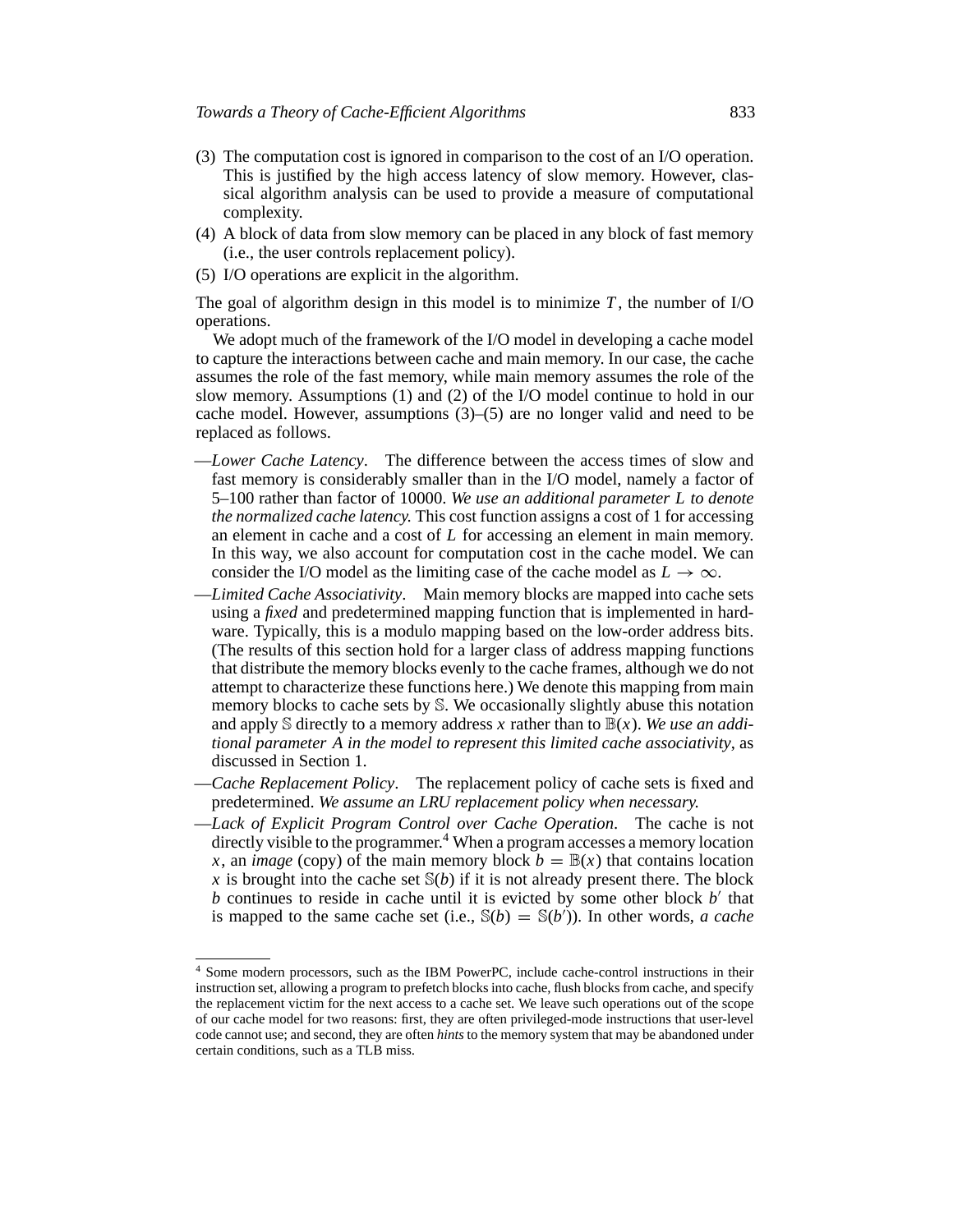*set contains the most recently referenced A distinct memory blocks that map to it.*

We use the notation  $\mathfrak{C}(M, B, L, A)$  to denote our four-parameter cache model. The goal of algorithm design in this model is to minimize *running time*, defined as the number of cache accesses plus *L* times the number of main memory accesses. We use *n* and *m* to denote  $N/B$  and  $M/B$ , respectively.

The usual performance metric in the  $I/O$  model is  $T$ , the number of accesses to slow memory, while the performance metric in the cache model is a  $I + L \cdot T$ , where *I* is the number of accesses to fast memory. Since our intention is to relate the two models, we use one notational device to unify the two performance metrics. We redefine the performance metric in the I/O model to also be  $I + L \cdot T$ . Note that this is equivalent to the Aggarwal–Vitter I/O model [Aggarwal and Vitter 1988] under the condition  $L \to \infty$ . It is clear that an optimal algorithm in the original metric of the I/O model remains optimal under the modified metric. In summary, we shall use the notation  $\mathfrak{I}(M, B, L)$  to denote the I/O model with parameters M, *B*, and *L*.

The assumptions of our cache model parallel those of the I/O model, except as noted above.<sup>5</sup> The differences between the two models listed above would appear to frustrate any efforts to naively map an I/O algorithm to the cache model, given that we neither have the control nor the flexibility of the I/O model. Indeed, executing an algorithm A designed for  $\mathfrak{I}(M, B, L)$  unmodified in  $\mathfrak{C}(M, B, L, A)$  does not guarantee preservation of the original I/O complexity, even when  $A = M/B$  (a fully associative cache), because of the fixed LRU replacement policy of the cache model. Going the other way, however, is straightforward:

*Remark* 1. Any algorithm in  $\mathfrak{C}(M, B, L, A)$  can be run unmodified in  $\mathfrak{I}(M, B, L)$  without loss of efficiency.

In going from the I/O model to the cache model, we emulate the behavior of the I/O algorithm by maintaining a memory buffer that is the size of the cache. All computation is done out of this buffer, and I/O operations move data in and out of this buffer. However, since the copying implicit in an I/O operation goes through the cache, we need to ensure that an emulated I/O operation does not result in cache thrashing. To guarantee this property, we may need to copy data through an intermediate block. We now establish a bound on the cost of a block copy in the cache model.

LEMMA 3.1. *One memory block can be copied to another memory block in no more than*  $3L + 2B$  *steps in*  $\mathfrak{C}(M, B, L, A)$ *.* 

**PROOF.** Let *a* and *b* denote the two memory blocks. If  $\mathbb{S}(a) \neq \mathbb{S}(b)$ , then a copy of *a* to *b* costs no more than  $2L + B$  steps: *L* steps to bring block *a* into cache, *L* steps to bring block *b* into cache, and *B* steps to copy data between the two cache-resident blocks. If  $\mathbb{S}(a) = \mathbb{S}(b)$  and  $A > 1$ , then again the copy costs no more than  $2L + B$  steps. If  $\mathbb{S}(a) = \mathbb{S}(b)$  and  $A = 1$ , this naive method of copying will lead to *thrashing* and will result in a copy cost of 2*BL* steps. However, we can

<sup>&</sup>lt;sup>5</sup> Frigo et al. [1999] independently arrive at a very similar parameterization of their model, except that their default model assumes full associativity.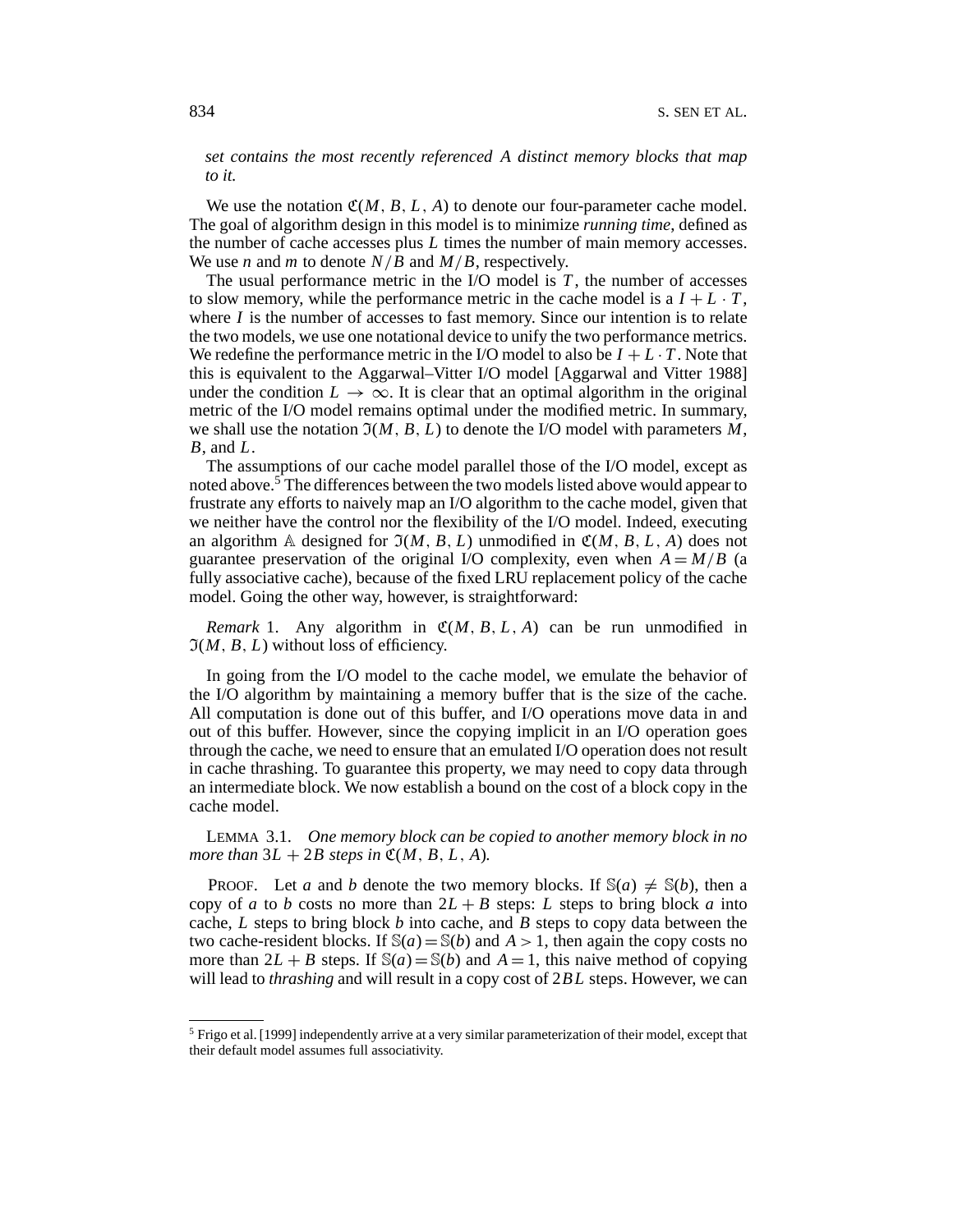avoid this situation by using a third memory block *c* such that  $\mathcal{S}(a) \neq \mathcal{S}(c)$ . A copy from *a* to *b* is accomplished by a copy from *a* to *c* followed by a copy from *c* to *b*, with cost at most  $2L + B$  for the first copy and  $L + B$  for the second. Thus, in all cases,  $3L + 2B$  steps suffice to copy memory block *a* into memory block *b*.  $\square$ 

*Remark* 2. We henceforth use the term *bounded copy* to refer the block copying technique described in the proof of Lemma 3.1.

*Remark* 3. As a matter of practical interest, a possible alternative to using intermediate memory-resident buffers to avoid thrashing is to use machine registers, since register access is much faster. In particular, if we have *B* registers, then we can bring down the cost of bounded-copying to  $2L + 2B$  in the problematic case of Lemma 3.1.

The idea of bounded copy presented above leads to a simple and generic emulation scheme that establishes a connection between the I/O model and the cache model. We first present the emulation scheme for direct-mapped caches  $(A = 1)$  in Section 3.1, and then extend it to the general set-associative case in Section 3.2.

### 3.1 EMULATING I/O ALGORITHMS: THE DIRECT-MAPPED CASE

THEOREM 3.1 (EMULATION THEOREM). An algorithm  $\mathbb A$  in  $\mathfrak I(M, B, L)$  using *T block transfers and I processing steps can be converted to an equivalent algorithm*  $A^c$  *in*  $\mathfrak{C}(M, B, L, 1)$  *that runs in*  $O(I+(L+B)\cdot T)$  *steps. The memory requirement of*  $A^c$  *is an additional m* + 2 *blocks beyond that of*  $A$ *.* 

**PROOF.** As indicated above, the cache algorithm  $A<sup>c</sup>$  will emulate the behavior of the I/O algorithm A using an additional main memory buffer *Buf* of size *M* that serves as a "proxy" for main memory in the I/O model. More precisely, *Buf* must consist of *m* blocks that map to distinct cache sets. This property can always be satisfied under the assumptions of the model. In the common case where S is a modulo mapping, it suffices to have *Buf* consist of *M* contiguous memory locations starting at a memory address that is a multiple of *M*. Without loss of generality, we assume this scenario in the proof, as it simplifies notation considerably. The proof consists of two parts: the definition of the emulation scheme, and the accounting of costs in the cache model to establish the desired complexity bounds.

In the cache model, let *Mem*[*i*] (with  $0 \le i \le n$ ) denote the *B*-element block consisting of memory address *x* such that  $\mathbb{B}(x) = i$ , and let *Buf* [*j*] (with  $0 \leq j \leq m$ ) denote the *B*-element block consisting of memory addresses *y* such that  $\mathbb{S}(y) = j$ .<sup>6</sup> Partition the I/O algorithm  $\mathbb A$  into *T rounds*, where round *i* is defined to consist of the *i*th block transfer and any computation performed between block transfers *i* and  $i + 1$  (define program termination to be the  $(T + 1)$ st block transfer). Then the cache algorithm  $A^c$  will consist of *T stages*, defined as follows:

- —If round *i* of  $A$  transfers disk block  $b_i$  to/from main memory block  $a_i$ , then stage *i* of  $A^c$  will *bounded-copy* the *B* elements of *Mem*[ $b_i$ ] to/from *Buf*[ $a_i$ ].
- —If the computation in round *i* of  $\mathbb A$  accesses a main memory block  $c_i$ , then stage *i* of  $A^c$  will access  $Buf[c_i]$  and perform the same computation.

<sup>6</sup> Although *Buf* is a memory-resident data structure, that is, ∀ *j* : ∃*k* : *Buf*[*j*] = *Mem*[*k*], we use the different indexing schemes to emphasize the special role that *Buf* plays in the emulation scheme.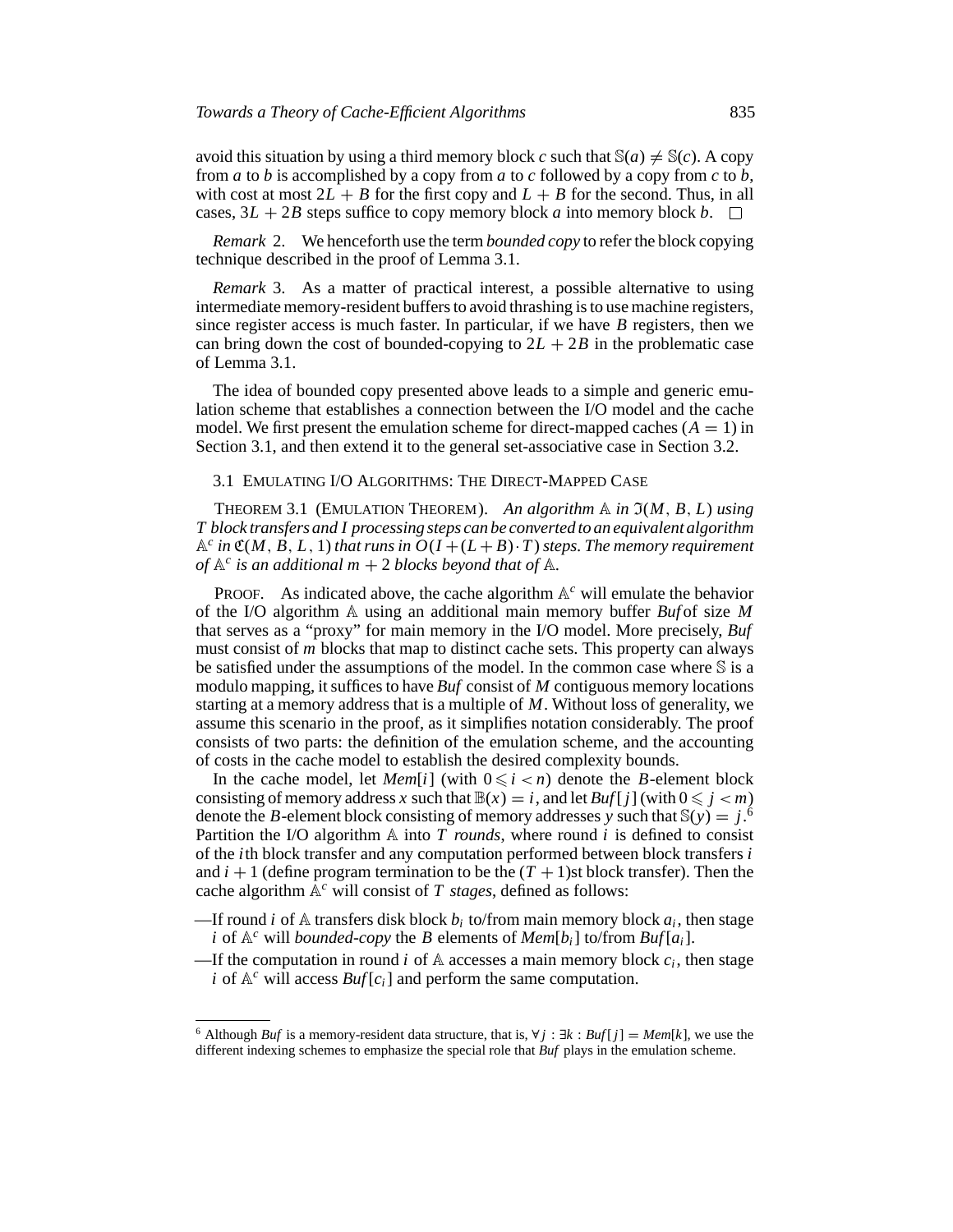Assuming that  $A<sup>c</sup>$  is actually a valid algorithm in the cache model, it is clear that its final outcome is the same as that of  $A$ . In order for  $A<sup>c</sup>$  to be a valid algorithm in the cache model, it is sufficient to maintain the invariant that *Buf* is cache-resident when the computations are performed. Only the *bounded-copy* operations can alter the cache residency of *Buf* . A single bounded copy can evict at most two blocks of *Buf* from the cache (the block mapping to the same set as the main memory block being copied, and the block mapping to the same set as the intermediate block used in the bounded copy), allowing the restoration of the desired invariant at cost 2*L*.

Lemma 3.1 bounds the cost of the bounded copy at stage *i* of  $A^c$  to  $3L+2B$  steps. The internal processing cost  $I_i$  of stage *i* of  $A^c$  is identical to that of round *i* of  $A$ . Thus, the total cost of  $A^c$  is at most  $\sum_{i=1}^T (I_i + 3L + 2B + 2L) = I + 5L \cdot T + 2B \cdot T$ .

Having two intermediate buffers mapping to distinct cache sets suffices for all cases of bounded copy. The additional memory requirement of A*<sup>c</sup>* is therefore *Buf* and these two blocks, establishing the space bound.  $\Box$ 

The basic idea of copying data into contiguous memory locations to reduce interference misses has been exploited before in some specific contexts like matrix multiplication [Lam et al. 1991] and bit-reversal permutation [Carter and Gatlin 1998]. theorem 3.1 unifies these previous results within a common framework.

The term  $O(B \cdot T)$  is subsumed by  $O(I)$  if computation is done on at least a constant fraction of the elements in the block transferred by the I/O algorithm. This is usually the case for efficient I/O algorithms. We call such I/O algorithms *block-efficient*.

COROLLARY 3.2. *A block-efficient I/O algorithm for* I(*M*, *B*, *L*) *that uses T block transfers and I processing steps can be emulated in*  $\mathfrak{C}(M, B, L, 1)$  *in*  $O(I +$  $L \cdot T$ *) steps.* 

*Remark* 4. The algorithms for sorting, FFT, matrix transposition, and matrix multiplication described in Aggarwal and Vitter [1988] are block-efficient.

3.2. EXTENSION TO SET-ASSOCIATIVE CACHE. The emulation technique of the previous section would extend to the set-associative scenario easily if we had explicit control over replacement policy. This not being the case, we shall tackle it indirectly by making use of an useful property of LRU that Frigo et al. [1988] exploited in the context of designing cache-oblivious algorithms for a fully associative cache.

LEMMA 3.2 ([SLEATOR AND TARJAN 1985]). *For any sequence s, FLRU, the number of misses incurred by LRU with cache size n<sub>LRU</sub> is no more than*  $\left(\frac{n_{LRU}}{n_{LRU} - n_{OPT} + 1} \cdot F_{OPT}\right)$ , where  $F_{OPT}$  *is the minimimum number of misses by an optimal replacement strategy with cache size*  $n_{OPT}$ *.* 

We use this lemma in the following way. We run the emulation technique for only half the cache size, that is, we choose the buffer to be of total size  $m/2$ , such that for the *A* cache frames in a set, we have only *A*/2 buffer blocks. We can think of the buffer to be a set of  $A/2$  arrays each having size equal to the number of cache sets.

We follow the same strategy as before—namely, we copy the blocks into the buffer corresponding to the block accesses of the I/O algorithm and perform computations on elements within the buffer. However, we cannot guarantee that the contents of a given cache set are in 1-1 correspondence with the corresponding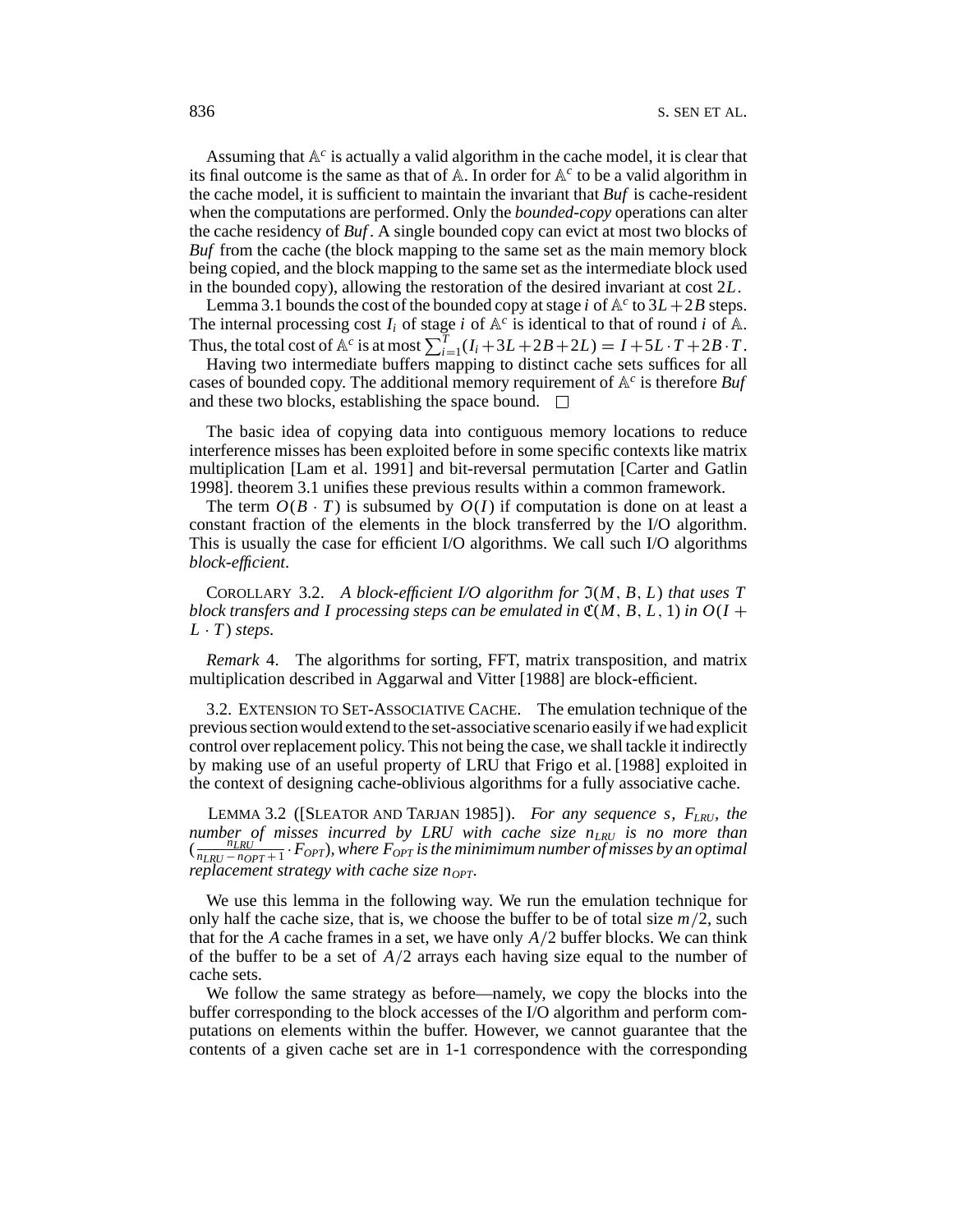buffer blocks because of the (LRU) replacement policy in the cache. That is, some frame may be evicted from the cache that we do not intend to replace in the buffer. Since it is difficult to keep track of the contents of any given cache set explicitly, we analyze the above scenario in the following manner. Let the sequence of block accesses to the *A*/2 buffer blocks (to a given cache set) be  $\sigma = {\sigma_1, \sigma_2, ..., \sigma_t}$ . Between these accesses there are computation steps involving blocks present in the buffer (but not necessarily in the cache set). In other words, there is a memory reference sequence  $\sigma'$  such that  $\sigma \subset \sigma'$  is the set of *misses* from the *A*/2 buffer blocks with *explicit* replacement. We want to bound the number of misses from the corresponding *A* cache frames for the same sequence  $\sigma'$  under LRU replacement.

From Lemma 3.2, we know that the number of misses in each each cache set is no more than twice the optimal, which is in turn bounded by the number of misses incurred by the I/O algorithm, namely  $|\sigma|$ . Since any memory reference while copying to the buffer may cause an unwanted eviction from some cache set, we restore it by an extra read operation (as in the case of the proof of Theorem 3.1).

THEOREM 3.3 (GENERALIZED EMULATION THEOREM). *Any given algorithm* A *in* I(*M*/2, *B*, *L*) *using T block transfers and I processing steps can be converted to an equivalent algorithm*  $A^c$  *in*  $\mathfrak{C}(M, B, L, A)$  *that runs in*  $O(I + (L + B) \cdot T)$ *steps. The memory requirement of*  $A^c$  *is an additional m/2 + 2 blocks beyond that of* A*.*

3.3. THE CACHE COMPLEXITY OF SORTING AND OTHER PROBLEMS. We use the following lower bound for sorting and FFT in the I/O model.

LEMMA 3.3 ([AGGARWAL AND VITTER 1988]). *The average-case and worstcase number of I/Os required for sorting N records and for computing the N-input FFT digraph is*

$$
\Theta\left(\frac{N}{B}\frac{\log(1+N/B)}{\log(1+M/B)}\right).
$$
<sup>7</sup>

**THEOREM** 3.4. *The lower bound for sorting in*  $\mathfrak{C}(M, B, L, 1)$  *is* 

$$
\Omega\left(N\log N + L\cdot\frac{N}{B}\cdot\frac{\log(1+N/B)}{\log(1+M/B)}\right).
$$

PROOF. The Aggarwal–Vitter lower bound is information-theoretic and is therefore independent of the replacement policy in the I/O model. The lower bound on the number of block transfers in  $\mathfrak{I}(M, B, L)$  therefore carries over to  $\mathfrak{C}(M, B, L, 1)$ . The lower bound in the cache model is the greater of the  $\Omega(N \log N)$ lower bound on number of comparisons and *L* times the bound in Lemma 3.3, leading to the indicated complexity using the identity max ${a, b} \geq (a + b)/2$ .  $\Box$ 

THEOREM 3.5. *N* numbers can be sorted in  $O(N \log N + L \cdot \frac{N}{B} \cdot \frac{\log(1+N/B)}{\log(1+M/B)})$ *steps in*  $\mathfrak{C}(M, B, L, 1)$ *, and this is optimal.* 

<sup>&</sup>lt;sup>7</sup> We are setting  $P = 1$  in the original statement of the theorem.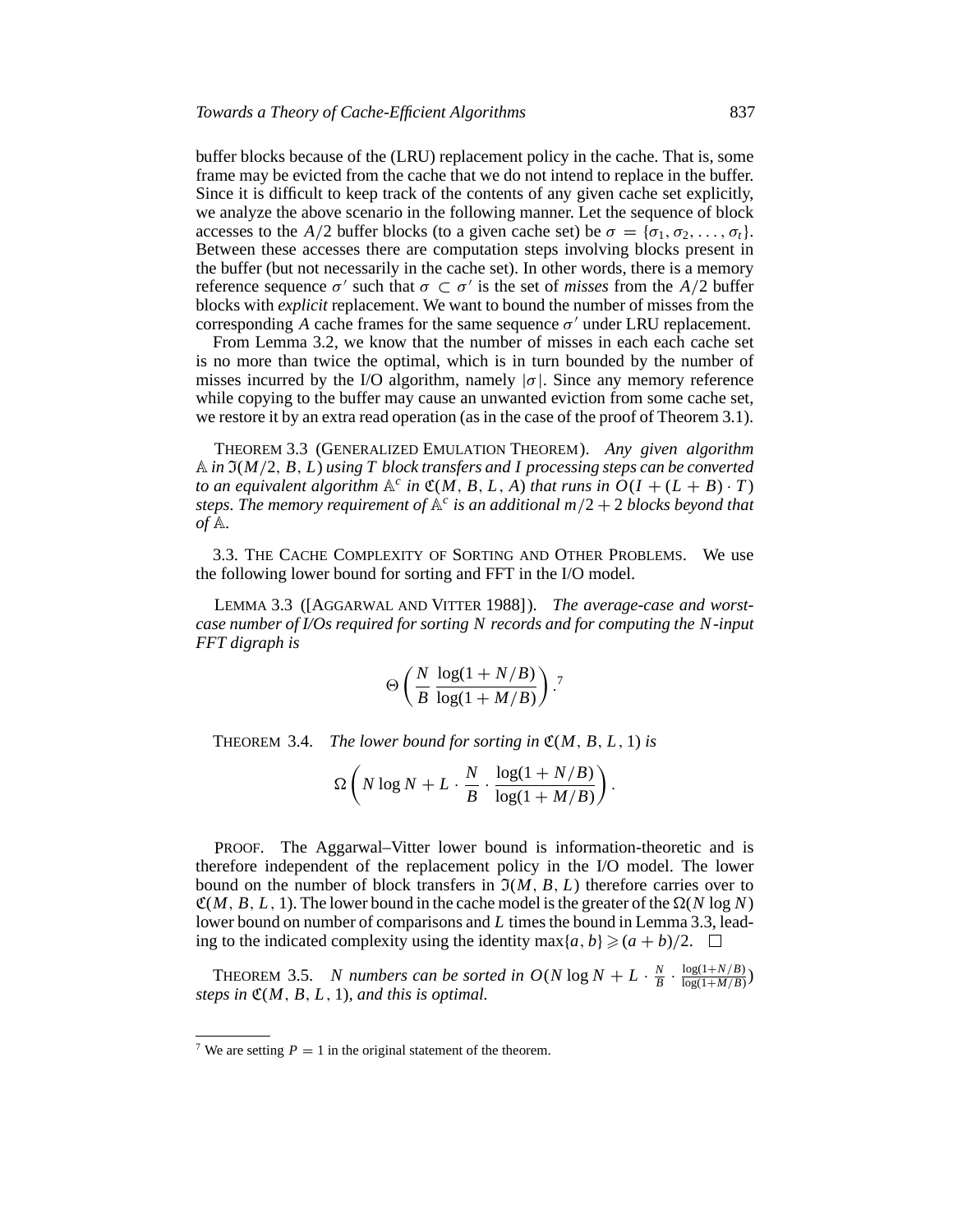PROOF. The *M*/*B*-way mergesort algorithm described in Aggarwal and Vitter [1988] has an I/O complexity of  $O(\frac{N}{B})$  $log(1+N/B)$  $\frac{\log(1+N/B)}{\log(1+M/B)}$ ).<sup>8</sup> The processing time involves maintaining a heap of size *M*/*B* and is *O*(log *M*/*B*) per output element. For *N* elements, the number of phases is  $\frac{\log N}{\log M/B}$ , so the total processing time is  $O(N \log N)$ . From Corollary 3.2, and Remark 4, the cost of this algorithm in the cache model is  $O(N \log N + L \cdot \frac{N}{B} \cdot \frac{\log(1+N/B)}{\log(1+M/B)}$ . Optimality follows from Theorem 3.4.

We can prove a similar result for FFT computations.

THEOREM 3.6. *The FFT of N numbers can be computed in*  $O(N \log N + L \cdot$ *N* log(1+*N*/*B*)  $\frac{N \log(1+N/B)}{B \log(1+M/B)}$  *steps in*  $\mathfrak{C}(M, B, L, 1)$ *.* 

*Remark* 5. The FFTW algorithm [Frigo and Johnson 1998] is optimal only for  $B = 1$ . Barve (R. Barve, private communication) has independently obtained a similar result.

The class of Bit Matrix Multiply Complement (BMMC) permutations include many important permutations like matrix transposition and bit reversal. A BMMC permutation is defined as  $y = Ax$  X-OR c where y and x are binary representions of the source and destination addresses, *c* is a binary vector, and the computations are performed over *GF*(2). Combining the work of Cormen et al. [1999] with our emulation scheme, we obtain the following result.

THEOREM 3.7. *The class of BMMC permutations for N elements can be achieved in*  $\Theta(N + L \cdot \frac{N}{B})$ log *r*  $\frac{\log r}{\log(M/B)}$  *steps in*  $\mathfrak{C}(M, B, L, 1)$ *. Here r is the rank of submatrix*  $A_{\log B \cdots \log N - 1, 0 \cdots \log B}$ *, that is, r*  $\leq \log B$ *.* 

*Remark* 6. Many known geometric algorithms [Chiang et al. 1995] and graph algorithms [Goodrich et al. 1993] in the I/O model, such as convex hull and graph connectivity, can be transformed optimally into the cache model.

# 4*. The Utility of the Emulation Theorem*

Although the proof of Theorem 3.1 supplies a simple emulation scheme that is both universal and bounds-preserving, one can question its utility. In other words, one can ask the question: "How large a performance degradation might one expect if one were to run an I/O-optimal algorithm unmodified in the cache model?" In this section, we analyze the performance of the I/O-optimal *k*-way mergesort in the cache model and show that the result of bypassing of the emulation scheme is a cache algorithm that is asymptotically worse than the algorithm resulting from Theorem 3.1. Since it is easy to construct a worst-case input permutation where every access to an input element will result in a miss in the cache model (a cyclic distribution suffices), we use average-case analysis and demonstrate the result even for this measure of algorithmic complexity. Section 4.1 derives this result, while Section 4.2 provides experimental evidence on the validity of these results for a real machine.

<sup>&</sup>lt;sup>8</sup> The *M*/*B*-way distribution sort (multiway quicksort) also has the same upper bound.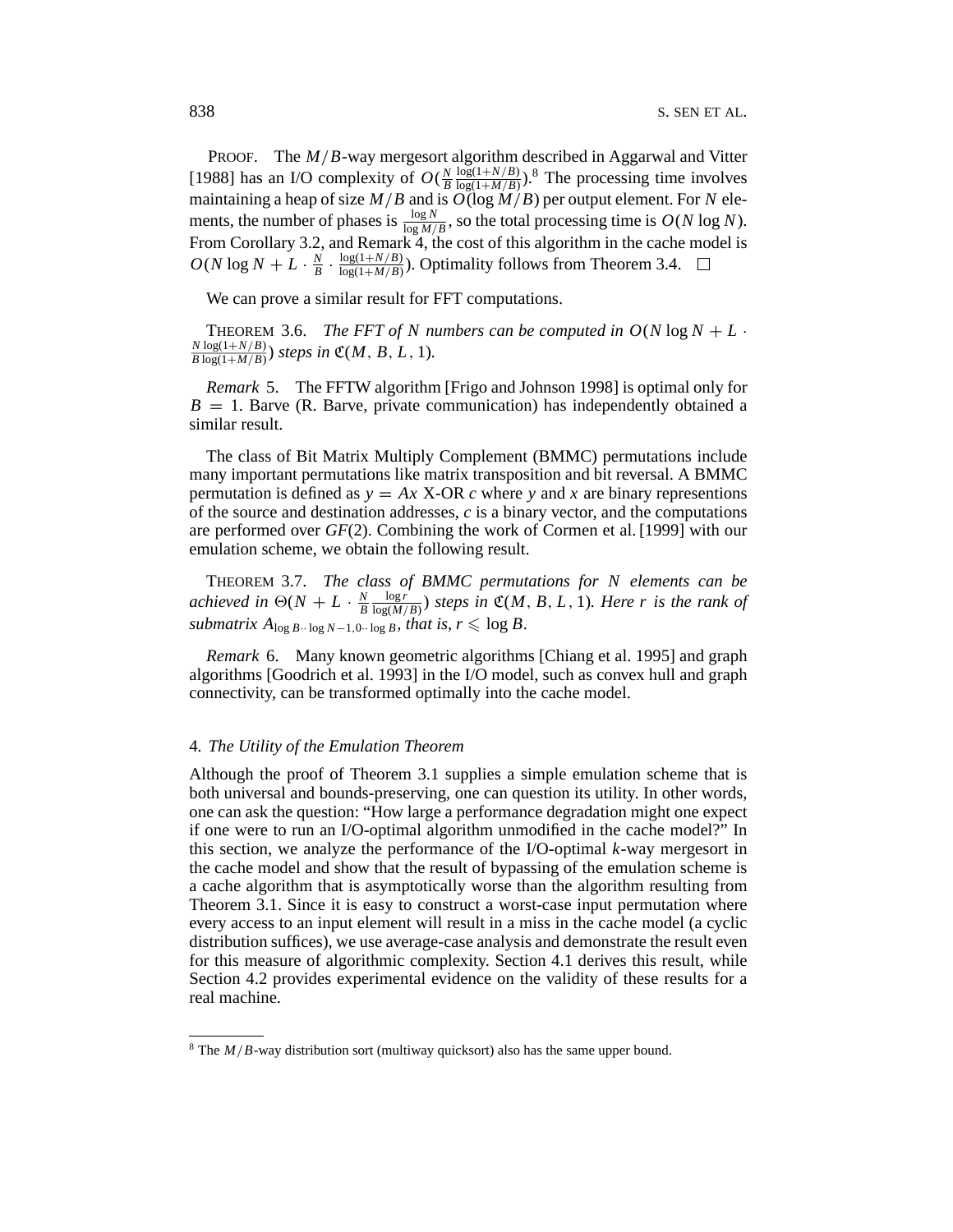3.1. AVERAGE-CASE PERFORMANCE OF MULTIWAY MERGESORT IN THE CACHE MODEL. Of the three classes of misses described in Section 1, we note that compulsory misses are unavoidable and that capacity misses are minimized while designing algorithms for the I/O model. We are therefore interested in bounding the number of conflict misses for a straightforward implementation of the I/O-optimal *k*-way mergesort algorithm.

We assume that *s* cache sets are available for the leading blocks of the *k* runs  $S_1, \ldots, S_k$ . In other words, we ignore the misses caused by heap operations (or equivalently ensure that the heap area in the cache does not overlap with the runs).

We create a random instance of the input as follows: Consider the sequence  $\{1, \ldots, N\}$ , and distribute the elements of this sequence to runs by traversing the sequence in increasing order and assigning element *i* to run  $S_i$  with probability  $1/k$ . From the nature of our construction, each run  $S_i$  is sorted. We denote *j*th element of  $S_i$  as  $S_{i,j}$ . The expected number of elements in any run  $S_i$  is  $N/k$ .

During the *k*-way merge, the leading blocks are critical in the sense that the heap is built on the *leading element* of every sequence  $S_i$ . The leading element of a sequence is the smallest element that has not been added to the merged (output) sequence. The *leading block* is the cache line containing the leading element. Let  $b_i$  denote the leading block of run  $S_i$ . *Conflict* can occur when the leading blocks of different sequences are mapped to the same cache set. In particular, a *conflict miss* occurs for element  $S_{i,j+1}$  when there is at least one element  $x \in b_k$ , for some  $k \neq i$ , such that  $S_{i,j} < x < S_{i,j+1}$  and  $\mathbb{S}(b_i) = \mathbb{S}(b_k)$ . (We do not count conflict misses for the first element in the leading block, that is,  $S_{i,j}$  and  $S_{i,i+1}$  must belong to the same block, but we will not be very strict about this in our calculations.)

Let  $p_i$  denote the probability of conflict for element  $i \in [1, N]$ . Using indicator random variables  $X_i$  to count the conflict miss for element  $i$ , the total number of conflict misses  $X = \sum_i X_i$ . It follows that the expected number of conflict misses  $E[X] = \sum_i E[X_i] = \sum_i p_i$ . In the remaining section, we try to estimate a lower bound on  $\overline{p_i}$  for *i* large enough to validate the following assumption.

**A1**. The cache sets of the leading blocks,  $S(b_i)$ , are randomly distributed in cache sets 1,...,*s* independent of the other sorted runs. Moreover, the exact position of the leading element within the leading block is also uniformly distributed in positions  $\{1, \ldots, s\}$ .

*Remark* 7. A recent variation of the mergesort algorithm (see Barve et al. [1997]) actually satisfies assumption A1 by its very nature. So, the present analysis is directly applicable to its average-case performance in cache. A similar observation was made independently by Sanders [1999] who obtained upper-bounds for mergesort for a set associative cache.

From our previous discussion and the definition of a conflict miss, we would like to compute the probability of the following event.

**E1**. For some *i*, *j*, for all elements *x*, such that  $S_{i,j} < x < S_{i,j+1}$ ,  $\mathbb{S}(x) \neq \mathbb{S}(S_{i,j})$ .

In other words, none of the leading blocks of the sorted sequences  $S_j$ ,  $j \neq i$ , conflicts with  $b_i$ . The probability of the complement of this event (i.e.,  $Pr[E1]$ ) is the probability that we want to estimate. We compute an upper bound on  $Pr[*E*1]$ , under Assumption A1, thus deriving a lower bound on Pr[*E*1].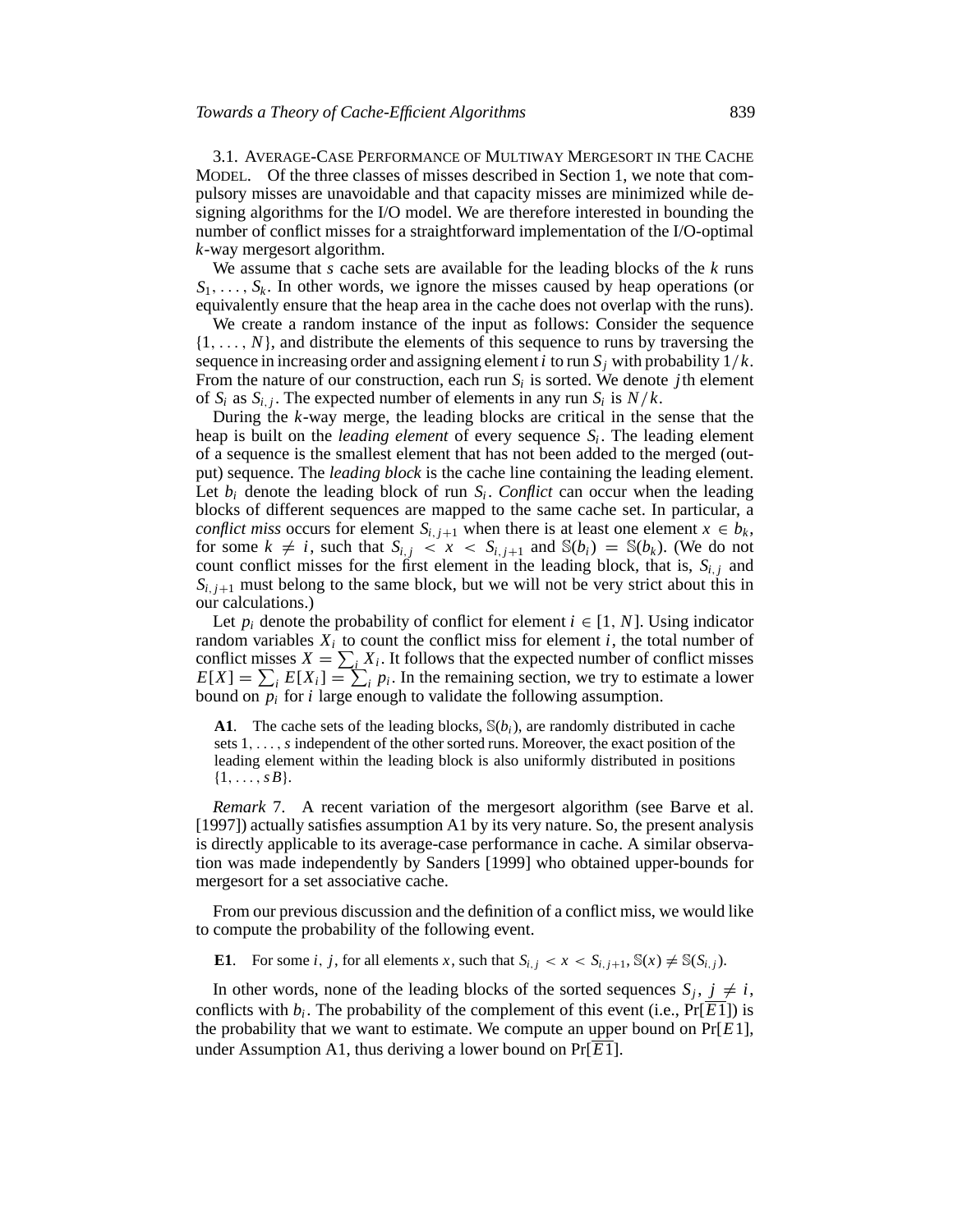LEMMA 4.1. *For k*/ $s > \epsilon$ , Pr[ $E1$ ] < 1 -  $\delta$ , where  $\epsilon$  and  $\delta$  are positive constants (*dependent only on s and k but not on n or B*)*.*

PROOF. See Appendix A.  $\square$ 

Thus, we can state the main result of this section as follows:

THEOREM 4.1. *The expected number of conflict misses in a random input for doing a k-way merge in an s-set direct-mapped cache, where k is*  $\Omega(s)$ *, is*  $\Omega(N)$ *, where N is the total number of elements in all the k sequences. Therefore, the (ordinary I/O-optimal) M*/*B-way mergesort in an M*/*B-set cache will exhibit*  $O(N \frac{\log N/B}{\log M/B})$  *cache misses, which is asymptotically larger than the optimal value of*  $O(\frac{N}{B})$  $\frac{\log N/B}{\log M/B}$ ).

**PROOF.** The probability of conflict misses is  $\Omega(1)$  when *k* is  $\Omega(s)$ . Therefore, the expected total number of conflict misses is  $\Omega(N)$  for *N* elements. The I/Ooptimal mergesort uses  $M/B$ -way merging at each of the  $\frac{\log N/B}{\log M/B}$  levels, hence the second part of the theorem follows.  $\square$ 

*Remark* 8. Intuitively, by choosing  $k \ll s$ , we can minimize the probability of conflict misses at the cost of an increased number of merge phases (and hence reduce running time). This underlines the critical role of conflict misses *vis-a-vis* capacity misses that forces us to use only a small fraction of the available cache. Recently, Sanders [1999] has shown that by choosing *k* to be  $O(\frac{M}{B^{1+1/a}})$  in an *a*-way set associative cache with a modified version of mergesort of Barve et al. [1997], the expected number of conflict misses per phase can be bounded by  $O(N/B)$ .

In comparison, the use of the emulation theorem guarantees minimal worst-case conflict misses while making good use of cache.

3.2. EXPERIMENTAL RESULTS. The experiment described in this section pertains to the average-case behavior of the Aggarwal–Vitter *k*-way mergesort for a large problem of fixed size as *k* is varied, to present experimental evidence supporting Theorem 4.1. We present both the trend in conflict misses (as calculated by a cache simulator) and the trend in execution time (as measured on a real machine).

The experiment was performed on a single processor of an unloaded dualprocessor Sun workstation, with 300 MHz UltraSPARC-II CPUs and a directmapped L1 data cache with 16 KB capacity and a block size of 32 bytes. The code for the *k*-way mergesort was written in C, and was compiled with the SUN-Wspro optimizing compiler with the -fast optimization flag. The problem size is  $4.75 \times 10^{7}$  integer elements, and the input array is populated with a random permutation. The mergesort initially merges sorted runs of four elements, which are created using bubblesort. The merge degree is varied from 2 to 3446. The cprof cache simulator [Lebeck and Wood 1994] was used for cache simulation.

For the above values of problem parameters, the number of merge phases decreases as the merge degree *k* crosses certain thresholds, as shown in Table I. The threshold values should be kept in mind in interpreting the remaining data.

Figure 1 shows the number of conflict misses in the mergesort as a function of merge degree around the threshold points of Table I. It is seen that the number of conflict misses increases dramatically as the merge degree is increased. Figure 2 shows the actual execution times of the mergesort as a function of merge degree.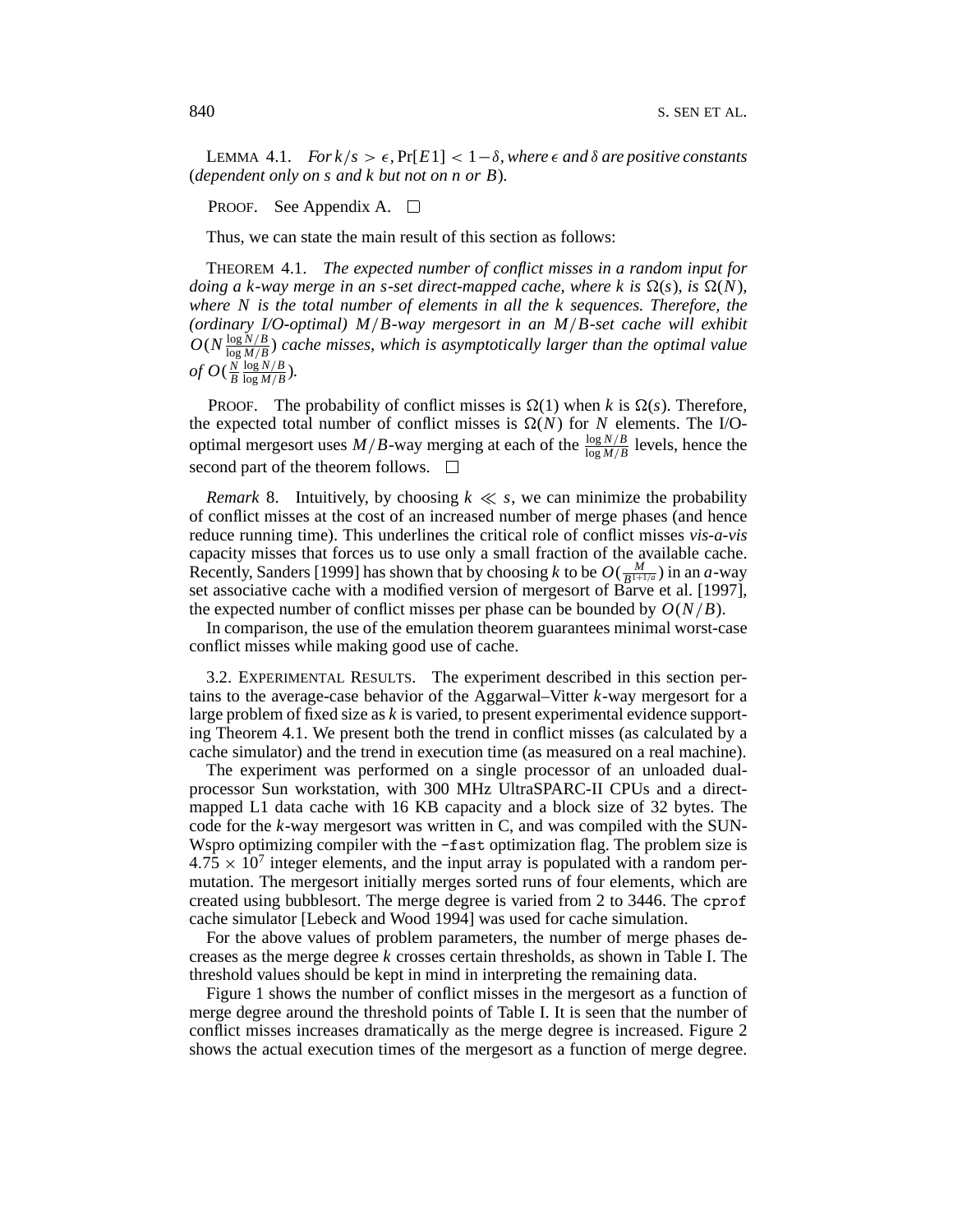| 1 YOR BEERIER'S HUILLE DORIED ROND |                    |
|------------------------------------|--------------------|
| Number of merge phases             | Values of <i>k</i> |
|                                    | $16 - 25$          |
|                                    | $26 - 58$          |
|                                    | $59 - 228$         |
|                                    | 229-3446           |
|                                    | 3447-11874999      |

TABLE I. NUMBER OF MERGE PHASES AS A FUNCTION OF MERGE DEGREE *k*, FOR  $4.75 \times 10^7$  ELEMENTS AND FOUR-ELEMENT INITIAL SORTED RUNS



FIG. 1. Conflict misses as function of merge degree, for  $4.75 \times 10^7$  elements and four-element initial sorted runs. Misses are shown at those values of merge degree where the number of merge phases change. Note how conflict misses increase even as the number of merge phases decrease.

It demonstrates that execution time does increase significantly as merge degree is increased, and that the best execution time occurs at a relatively small value of  $k$ .

### 5*. The Multi-Level Model*

Most modern architectures have a memory hierarchy consisting of multiple cache levels. Consider two cache levels  $\mathcal{L}_1$  and  $\mathcal{L}_2$  preceding main memory, with  $\mathcal{L}_1$  being faster and smaller. The operation of the memory hierarchy in this case is as follows: The memory location being referenced is first looked up in  $\mathcal{L}_1$ . If it is not present in  $\mathcal{L}_1$ , then it is searched for in  $\mathcal{L}_2$  (these can be overlapped with appropriate hardware support). If the item is not present in  $\mathcal{L}_1$  but it is in  $\mathcal{L}_2$ , then it is brought into  $\mathcal{L}_1$ . In case that it is not in  $\mathcal{L}_2$ , then a cache line is brought into  $\mathcal{L}_2$  and into  $\mathcal{L}_1$ . The size of cache line brought into  $\mathcal{L}_2$  (denoted by  $B_2$ ) is usually larger than the one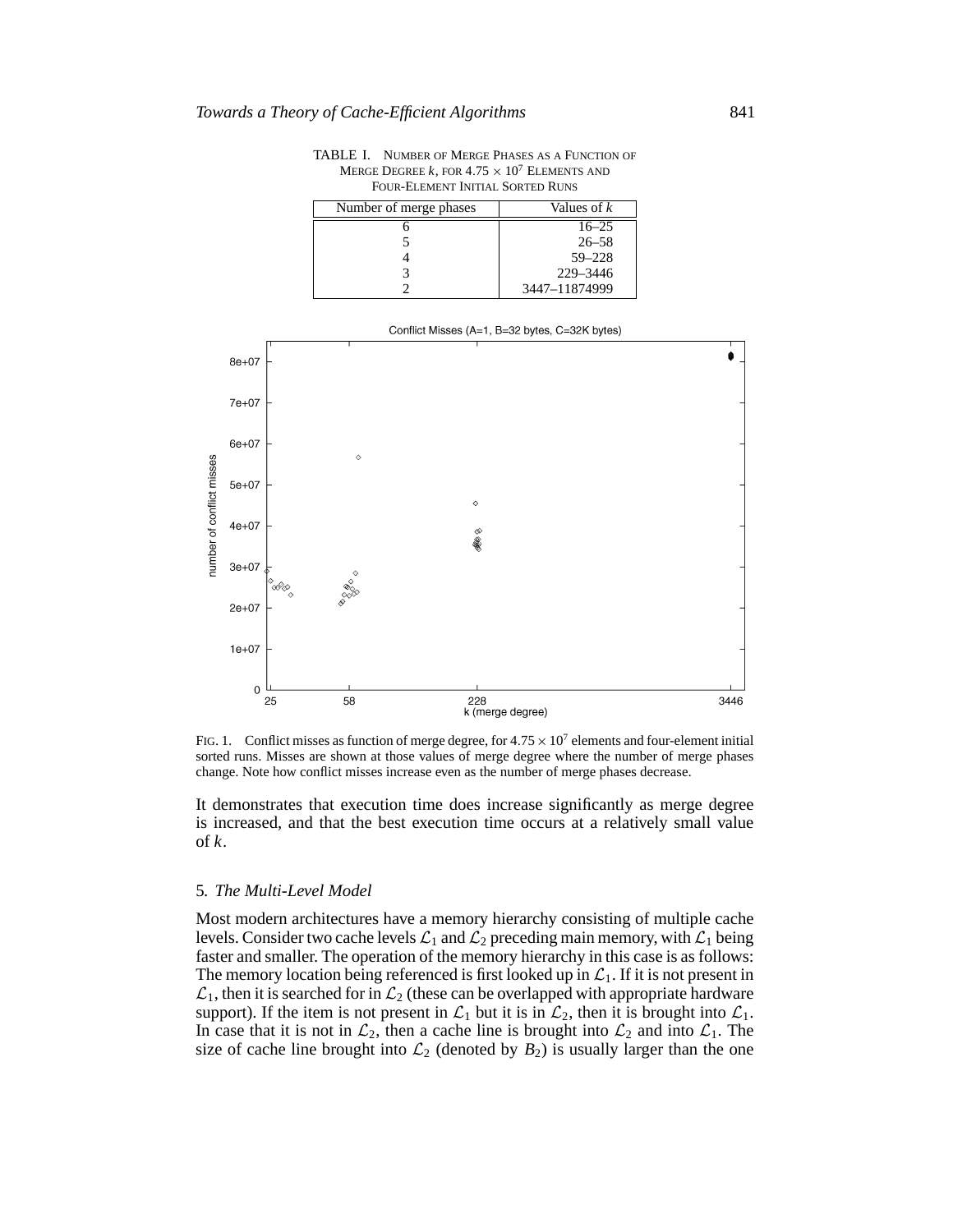

FIG. 2. Execution time as function of merge degree, for  $4.75 \times 10^7$  elements and four-element initial sorted runs.

brought into  $\mathcal{L}_1$  (denoted by  $B_1$ ). The expectation is that the more frequently used items will remain in the faster cache.

The multilevel cache model is an extension to multiple cache levels of the previously introduced cache model. Let  $\mathcal{L}_i$  denote the *i*th level of cache memory. The parameters involved here are the problem size  $N$ , the size of  $\mathcal{L}_i$  which is denoted by  $M_i$ , the frame size (unit of data transfer) of  $\mathcal{L}_i$  denoted by  $B_i$ , and the latency factor *l<sub>i</sub>*. If a data item is present in the  $\mathcal{L}_i$ , then it is present in  $\mathcal{L}_j$  for all  $j \geq i$  (sometimes referred to as the *inclusion property*). If it is not present in  $\mathcal{L}_i$ , then the cost for a miss is  $l_i$  plus the cost of fetching it from  $\mathcal{L}_{i+1}$  (if it is present in  $\mathcal{L}_{i+1}$ , then this cost is zero). For convenience, the latency factor  $l_i$  is the ratio of time taken on a miss from the *i*th level to the amount of time taken for a unit operation. Unless mentioned otherwise, we assume that all levels are direct-mapped.

The trivial lower bound for matrix transposition of an  $N \times N$  matrix in the multilevel cache hierarchy is clearly the time to scan  $N^2$  elements, namely,

$$
\Omega\bigg(\sum_i \frac{N^2}{B_i} l_i\bigg),\,
$$

where

 $B_i$  is the number of elements in one cache line in  $\mathcal{L}_i$  cache

 $L_i$  is the number of cache lines in  $\mathcal{L}_i$  cache, which is  $M_i/B_i$ 

 $l_i$  is the latency factor for  $\mathcal{L}_i$  cache.

This is the time to scan  $N^2$  data items. Figure 3 shows the memory mapping for a two-level cache architecture. The shaded part of main memory is of size  $B_1$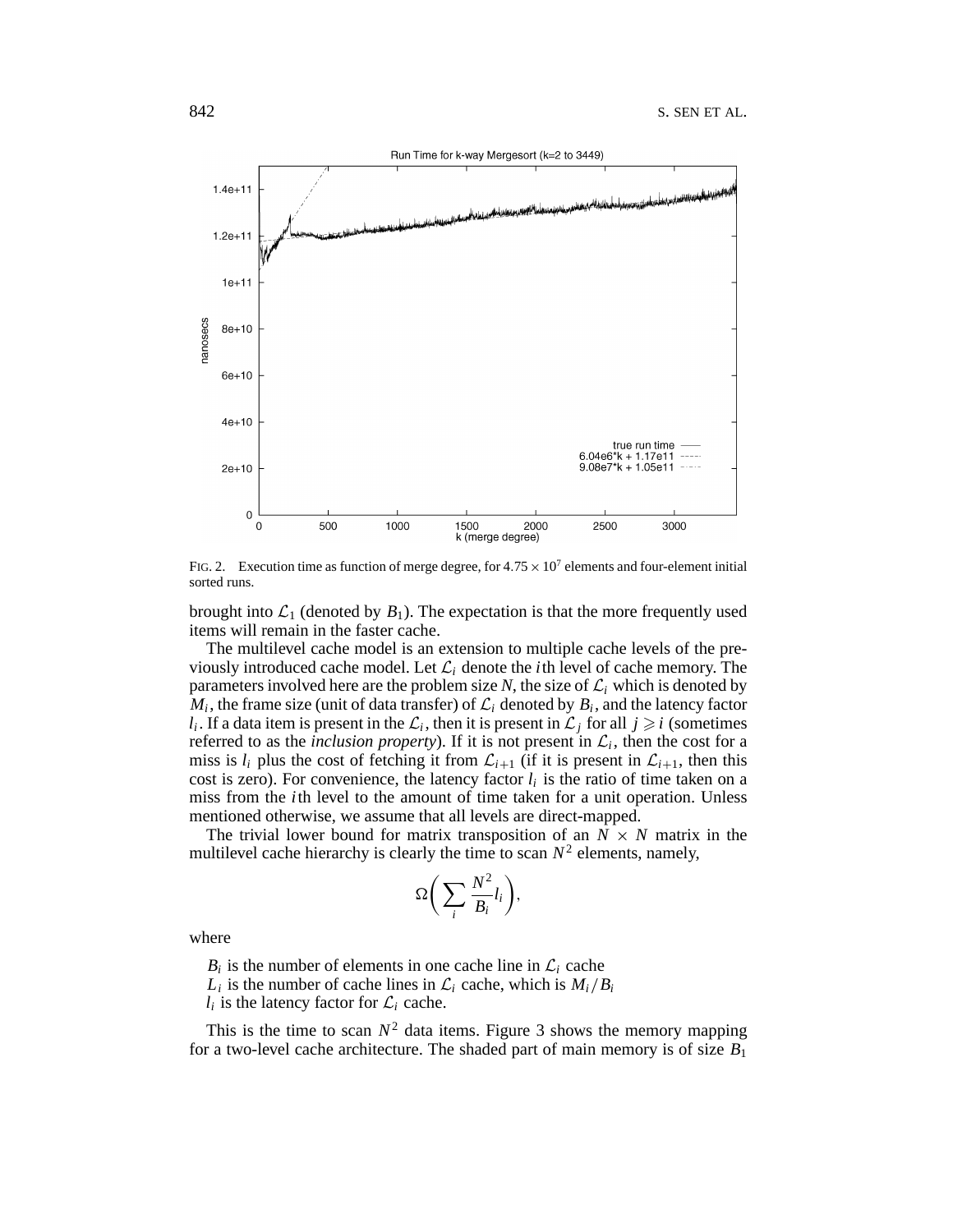

FIG. 3. Memory mapping in a two-level cache hierarchy.

and therefore it occupies only a part of a line of the  $\mathcal{L}_2$  cache which is of size *B*2. There is a natural generalization of the memory mapping to multiple levels of cache.

We make the following assumptions in this section that are consistent with the existing architectures. We use  $L_i$  to denote the number of cache frames in  $\mathcal{L}_i (= M_i/B_i).$ 

- (A1) For all  $i$ ,  $B_i$ ,  $L_i$  are powers of 2
- (A2)  $2B_i \le B_{i+1}$  and the number of cache lines  $L_i \le L_{i+1}$ .
- (A3)  $B_k \le L_1$  and  $4B_k \le B_1L_1$  (i.e.,  $B_1 \ge 4$ ) where  $\mathcal{L}_k$  is the largest and slowest cache. This implies that

$$
L_i \cdot B_i \geq B_k \cdot B_i. \tag{1}
$$

This will be useful for the analysis of the algorithms and are sometimes termed as *tall cache* in reference to the aspect ratio.

5.1. MATRIX TRANSPOSE. In this section, we provide an approach for transposing a matrix in a multilevel cache model. Our algorithm uses a more general form of the emulation theorem to get the submatrices to fit into cache in a regular fashion. The work in this section shows that it is possible to handle the constraints imposed by limited associativity even in a multilevel cache model.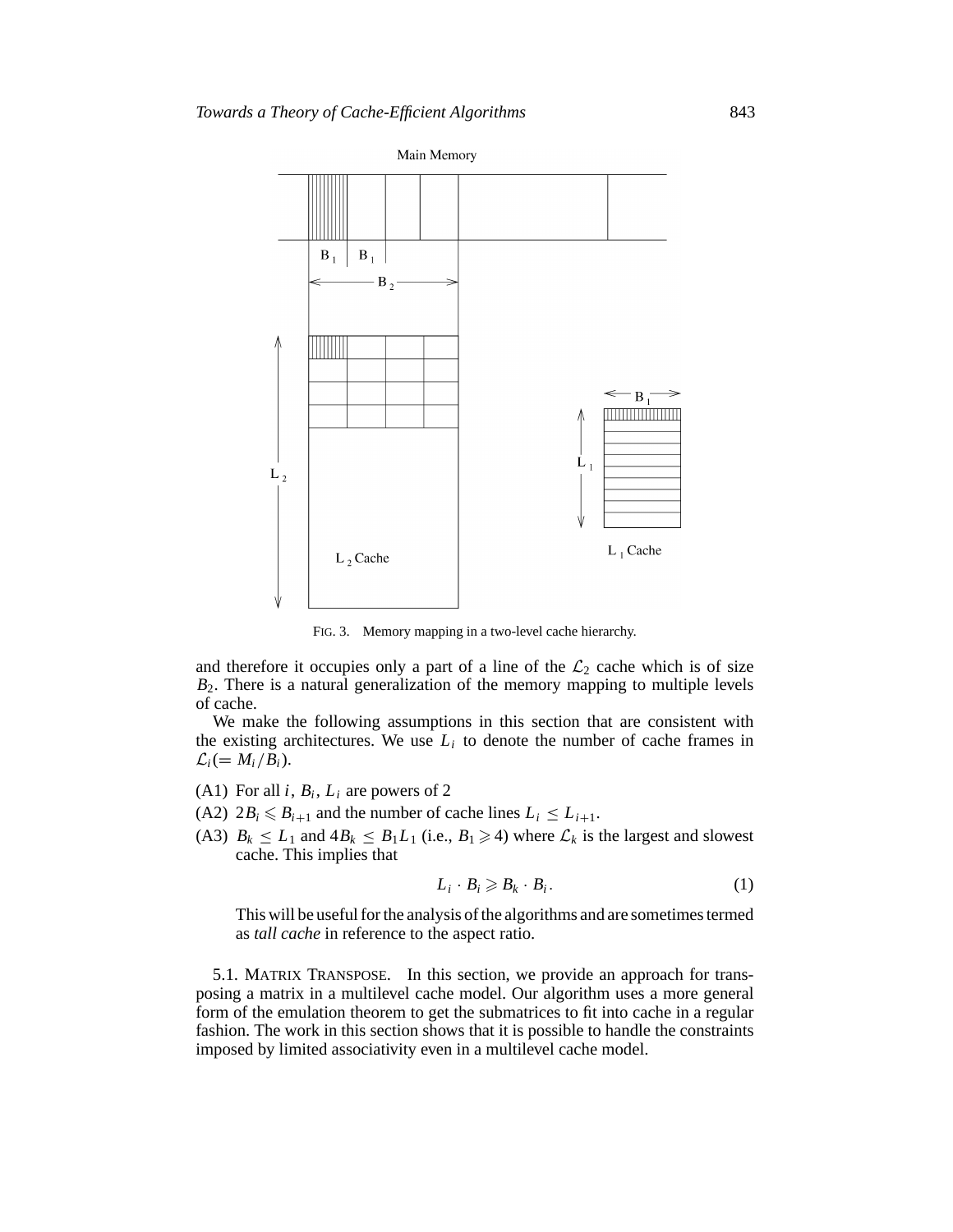We subdivide the matrix into  $B_k \times B_k$  submatrices. Thus, we get  $\lceil n/B_k \rceil \times \lceil n/B_k \rceil$ submatrices from an  $n \times n$  submatrix.

$$
A = \begin{pmatrix} a_1 & a_2 & \dots & a_n \\ a_{n+1} & a_{n+2} & \dots & a_{2n} \\ \vdots & \vdots & \vdots & \vdots \\ a_n^{2-n+1} & \dots & \dots & a_n^{2} \end{pmatrix} = \begin{pmatrix} A_1 & A_2 & \dots & A_{n/B} \\ \vdots & \vdots & \vdots & \vdots \\ A_n^{2-n} & \dots & A_n^{2/B^2} \end{pmatrix}.
$$

Note that the submatrices in the last row and column need not be square as one side may have  $\leq B_k$  rows or columns.

Let  $m = \lceil n/B_k \rceil$ ; then

$$
A^{T} = \begin{pmatrix} A_{1}^{T} & A_{m+1}^{T} & \cdots & A_{m^{2}-m+1}^{T} \\ A_{2}^{T} & A_{m+2}^{T} & \cdots & A_{2m}^{T} \\ \vdots & \vdots & \vdots & \vdots & \vdots \\ \vdots & \vdots & \vdots & \vdots & \vdots \\ A_{m}^{T} & \cdots & \cdots & A_{m^{2}}^{T} \end{pmatrix}
$$

.

For simplicity, we describe the algorithm as transposing a square matrix *A* in another matrix *B*, that is,  $B = A^T$ . The main procedure is **Rec\_Trans** $(A, B, s)$ , where *A* is transposed into *B* by dividing *A*  $(B)$  into  $s^2$  submatrices and then recursively transposing the submatrices. Let  $A_{i,j}$  ( $B_{i,j}$ ) denote the submatrices for  $1 \leq i, j \leq s$ . Then  $B = A^T$  can be computed as **Rec\_Trans** $(A_{i,j}, B_{j,i}, s')$  for all *i*, *j* and some appropriate *s'*, which depends on  $B_k$  and  $B_{k-1}$ . In general, if  $t_k$ ,  $t_{k-1}$  ···  $t_1$ denote the values of *s'* at the 1,  $2 \cdots$  level of recursion, then  $t_i = B_{i+1}/B_i$ . If the submatrices are  $B_1 \times B_1$  (base case), then perform the transpose exchange of the symmetric submatrices directly. We perform matrix transpose as follows, which is similar to the familiar recursive transpose algorithm:

- (1) Subdivide the matrix as shown into  $B_k \times B_k$  submatrices.
- (2) Move the symmetric submatrices to contiguous memory locations.
- (3) **Rec\_Trans** $(A_{i,j}, B_{j,i}, B_k/B_{k-1})$ .
- (4) Write back the  $B_k \times B_k$  submatrices to original locations.

In the following sections, we analyze the data movement of this algorithm to bound the number of cache misses at various levels.

5.2. MOVING A SUBMATRIX TO CONTIGUOUS LOCATIONS. To move a submatrix, we move it cache line by cache line. By choice of size of submatrices  $(B_k \times B_k)$ , each row will be an array of size  $B_k$ , but the rows themselves may be far apart.

LEMMA 5.1. *If two cache lines x, y of size*  $B_k$  *are aligned in*  $\mathcal{L}_k$  *cache map to the same cache lines in*  $\mathcal{L}_i$  *cache for some*  $1 \leq i \leq k$ *, then* x *and* y *map to the same lines in each*  $\mathcal{L}_i$  *cache for all*  $1 \leq j \leq i$ .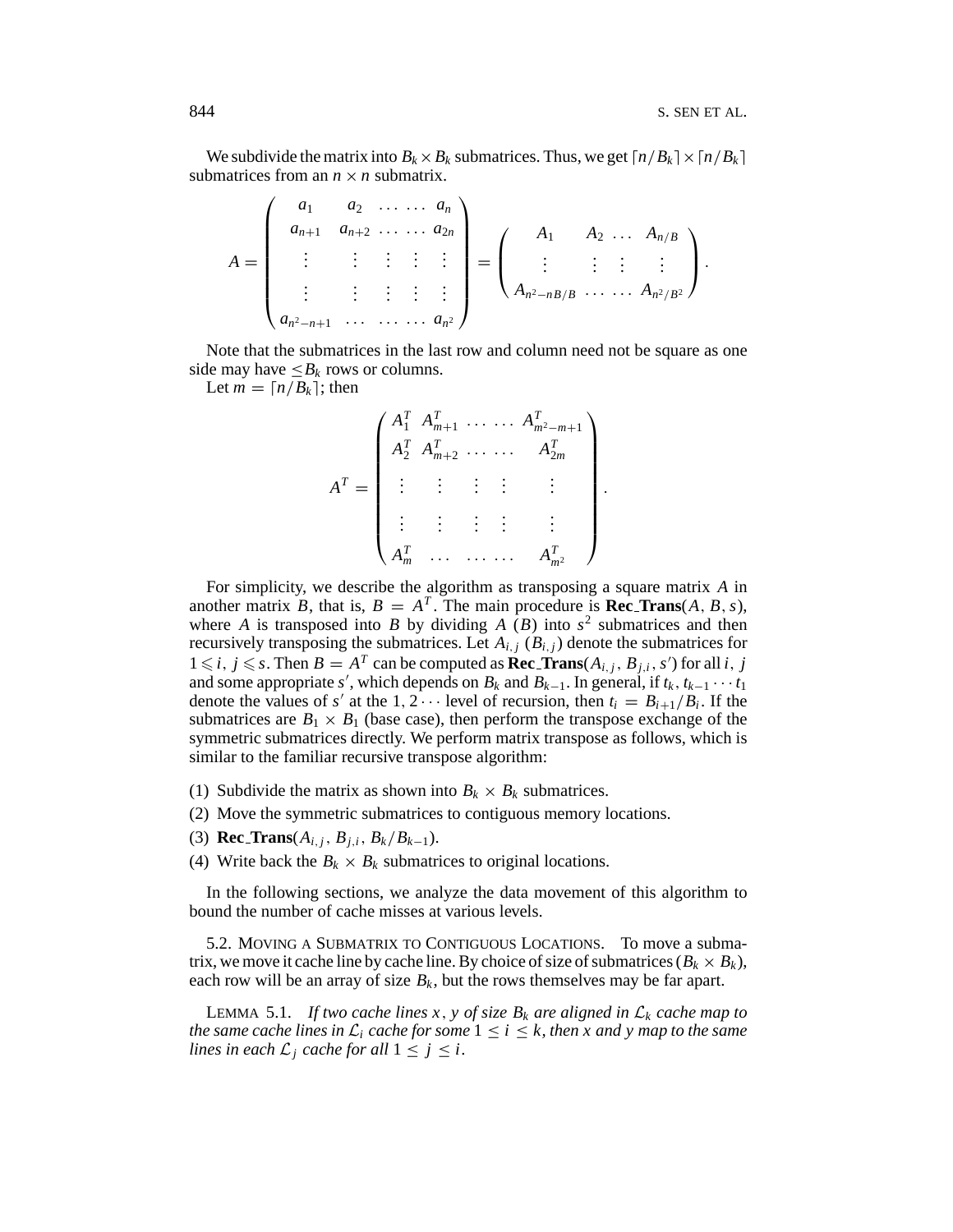**PROOF.** If x and y map to the same cache lines in  $\mathcal{L}_i$  cache then their *i*th level memory block numbers (to be denoted by  $b^i(x)$  and  $b^i(y)$ ) differ by a multiple of  $L_i$ . Let  $b^i(x) - b^i(y) = \alpha L_i$ . Since  $L_j | L_i$  (both are powers of two),  $b^i(x) - b^i(y) = \beta L_j$ where  $\beta = \alpha \cdot L_i/L_j$ . Let *x'*, *y'* be the *corresponding* subblocks of *x* and *y* at the *j*th level. Then their block numbers  $b^j(x')$ ,  $b^j(y')$  differ by  $B_i/B_j \cdot \beta \cdot L_j$ , that is, a multiple of  $L_i$  as  $B_i|B_i$ . Note that blocks are aligned across different levels of cache. Therefore, *x* and *y* also collide in  $\mathcal{L}_i$ .  $\square$ 

COROLLARY 5.1. *If two blocks of size*  $B_k$  *that are aligned in*  $\mathcal{L}_k$  *Cache do not conflict in level i, they do not conflict in any level j for all*  $i \leq j \leq k$ *.* 

**THEOREM 5.2.** *There is an algorithm that moves a set of blocks of size*  $B_k$ (*where there are k levels of cache with block size*  $B_i$  *for each*  $1 \leq i \leq k$ ) *into a contiguous area in main memory in*

$$
O\left(\sum \frac{N}{B_i}l_i\right),\
$$

*where N is the total data moved and li is the cost of a cache miss for the ith level of cache.*

**PROOF.** Let the set of blocks of size  $B_k$  be *I* (we are assuming that the blocks are aligned). Let the target block in the contiguous area for each block  $i \in I$  be in the corresponding set *J* where each block  $j \in J$  is also aligned with a cache line in  $\mathcal{L}_k$  cache.

Let block *a* map to  $R_{b,a}$ ,  $b = \{1, 2, ..., k\}$  where  $R_{b,a}$  denote the set of cache lines in the  $\mathcal{L}_b$  cache. (Since *a* is of size  $B_k$ , it will occupy several blocks in lower levels of cache).

Let the *i*th block map to line  $R_{k,i}$  of the  $\mathcal{L}_k$  cache. Let the target block *j* map to line  $R_{k,j}$ . In the worst case,  $R_{k,j}$  is equal to  $R_{k,i}$ . Thus, in this case, the line  $R_{k,i}$  has to be moved to a temporary block say *x* (mapped to  $R_{k,x}$ ) and then moved back to  $R_{k,i}$ . We choose x such that  $R_{1,x}$  and  $R_{1,i}$  do not conflict and also  $R_{1,x}$ and  $R_{1,j}$  do not conflict. Such a choice of x is always possible because our temporary storage area *X* of size  $4B_k$  has at least four lines of  $\mathcal{L}_k$  cache (*i* and *j* will take up two blocks of  $\mathcal{L}_k$  cache thus leaving at least one block free to be used as temporary storage). Recall that we had assumed that  $4B_k \leq B_1L_1$ . That is, by dividing the  $\mathcal{L}_1$  cache into  $B_1L_1/B_k$  zones, there is always a zone free for *x*.

For convenience of analysis, we maintain the *invariant that X is always in*  $\mathcal{L}_k$ *cache*. By application of the previous corollary on our choice of *x* (such that  $R_{1,i} \neq$  $R_{1,x} \neq R_{1,j}$  we also have  $R_{a,i} \neq R_{a,x} \neq R_{a,j}$  for all  $1 \leq a \leq k$ . Thus, we can move  $i$  to  $x$  and  $x$  to  $j$  without any conflict misses. The number of cache misses involved is three for each level: one for getting *i*th block, one for writing the *j*th block, and one for maintaining the invariant since we have to touch the line displaced by *i*. Thus, we get a factor of 3.

Thus, the cost of this process is

$$
3\left(\sum \frac{N}{B_i}l_i\right),\,
$$

where *N* is the amount of data moved.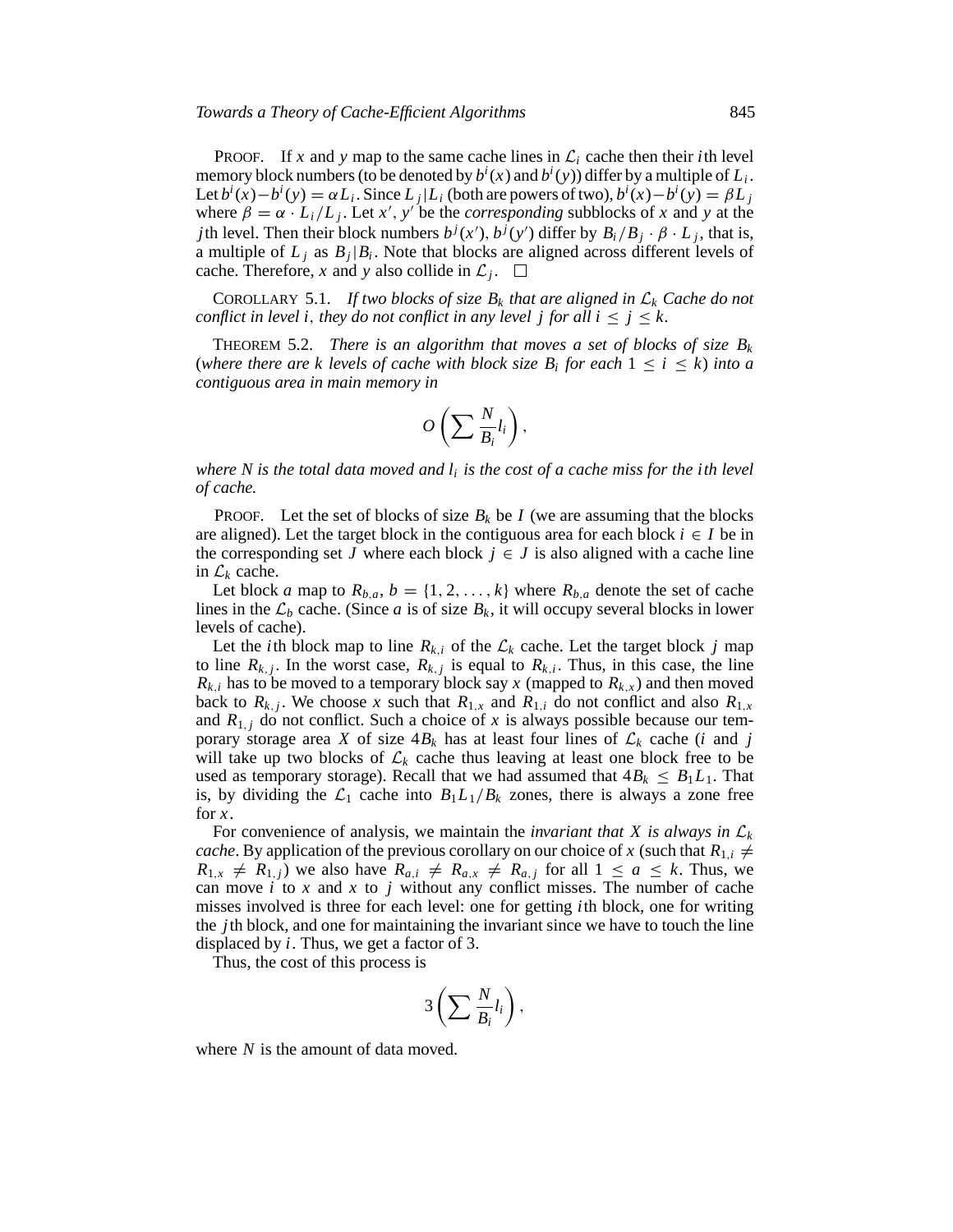For blocks *I* that are not aligned in  $\mathcal{L}_k$  cache, the constant would increase to 4 since we would need to bring up to two cache lines for each  $i \in I$ . The rest of the proof would remain the same.  $\square$ 

COROLLARY 5.3. *A*  $B_k \times B_k$  *submatrix can be moved into contiguous locations* in the memory in  $O(\sum_{i=1}^{i=k} \frac{B_k^2}{B_i} l_i)$  time in a computer that has k levels of (direct*mapped) cache.*

This follows from the preceding discussion. We allocate memory *C* of size  $B_k \times B_k$  for placing the submatrix and memory, *X* of size  $4B_k$  for temporary storage and keep both these areas distinct.

*Remark* 9

- (1) If we have set associativity  $(>2)$  in all levels of cache, then we do not need an intermediate buffer  $x$  as line  $i$  and  $j$  can both reside in cache simultaneously and movement from one to the other will not cause thrashing. Thus, the constant will come down to two. Since, at any point in time, we will only be dealing with two cache lines and will not need the lines *i* or *j* once we have read or written to them the replacement policy of the cache does not affect our algorithm.
- (2) If the number of registers is greater than the size of the cache line  $(B_k)$  of the outermost cache level  $(\mathcal{L}_k)$  then we can move data without worrying about collision by copying from line *i* to registers and then from registers to line *j*. Thus, even in this, the constant will come down to two.

Once we have the submatrices in contiguous locations, we perform the transpose as follows:

For each of the submatrices, we divide the  $B_r \times B_r$  submatrix (say *S*) in level  $\mathcal{L}_r$ (for  $2 \le r \le k$ ) further into  $B_{r-1} \times B_{r-1}$  size submatrices as before. Each  $B_{r-1} \times$ *B<sub>r−1</sub>* size subsubmatrix fits into  $\mathcal{L}_{r-1}$  cache completely (since  $B_{r-1} \cdot B_{r-1} \le B_{r-1} \cdot$  $B_k \le B_{r-1} \cdot L_{r-1}$  from Eq. (1)). Let  $B_r/B_{r-1} = k_r$ .

Thus, we have the sub matrices as

$$
\left(\begin{array}{cccc} S_{1,1} & S_{1,2} & \ldots & S_{1,k_r} \\ \vdots & \vdots & \vdots & \vdots \\ S_{k_r,1} & \ldots & \ldots & S_{k_r,k_r}\end{array}\right).
$$

So we perform matrix transpose of each  $S_{i,j}$  in place without incurring any misses as it resides completely inside the cache. Once we have transposed each  $S_{i,j}$ , we exchange  $S_{i,j}$  with  $S_{j,i}$ . We show that  $S_{i,j}$  and  $S_{j,i}$  cannot conflict in  $\mathcal{L}_{r-1}$  cache for  $i \neq j$ .

The rows of  $S_{i,j}$  and  $S_{j,i}$  correspond to  $(iB_{r-1} + a_1) k_r + j$  and  $(jB_{r-1} + a_2) k_r + i$ *B*<sub>*r*−1</sub> sized blocks where  $a_1, a_2 \in \{1, 2, ..., B_{r-1}\}\$ and

$$
\frac{B_r}{B_{r-1}}=k_r.
$$

If these conflict in  $\mathcal{L}_{r-1}$ , then

$$
(iB_{r-1} + a_1) k_r + j \equiv (jB_{r-1} + a_2) k_r + i (mod L_{r-1}).
$$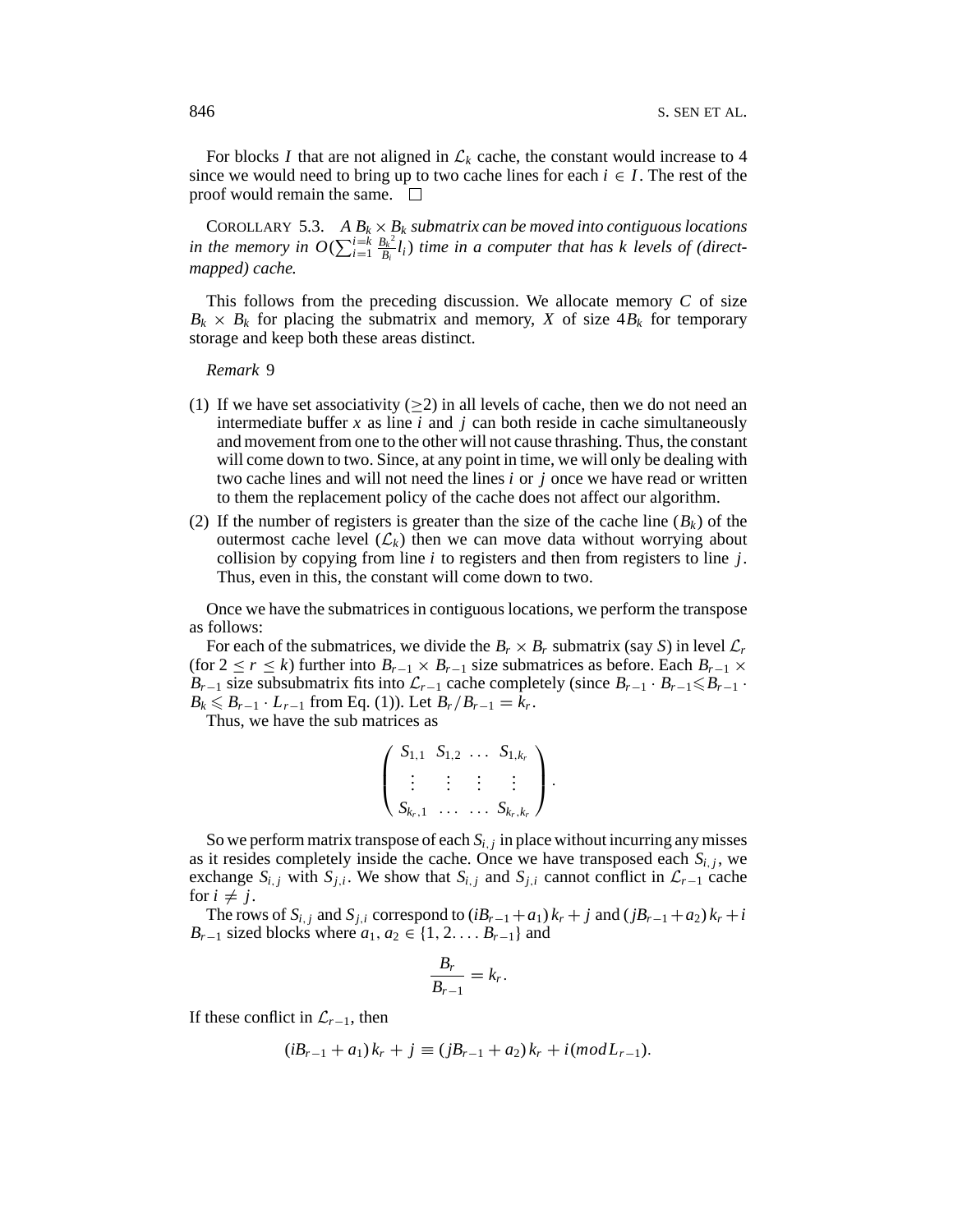

FIG. 4. Positions of symmetric submatrices in Cache.

Since  $B_{r-1} = 2^u$  and  $B_r = 2^v$  and  $L_{r-1} = 2^w$  (all powers of two),

$$
k_r=2^{\nu-u}.
$$

Therefore,  $k_r$  divides  $\mathcal{L}_{r-1}$  (because  $k_r = B_r/B_{r-1} < B_r \le L_{r-1}$ ). Hence,

 $j \equiv i (mod k_r)$ .

Since *i*,  $j \leq k_r$ , the above implies

.

 $i = j$ .

Note that  $S_{i,i}$ 's do not have to be exchanged. Thus, we have shown that a  $B_r \times B_r$ matrix can be divided into  $B_{r-1} \times B_{r-1}$ , which completely fits into  $\mathcal{L}_{r-1}$  cache. Moreover, the symmetric submatrices do not interfere with each other. The same argument can be extended to any  $B_i \times B_j$  submatrix for  $j \lt r$ . Applying this recursively, we end up dividing the  $B_k \times B_k$  size matrix in  $\mathcal{L}_k$  cache to  $B_1 \times B_1$ sized submatrices in  $\mathcal{L}_1$  cache that can then be transposed and exchanged easily. From the preceding discussion, the corresponding submatrices do not interfere in any level of the cache (see Figure 4).

*Note.* Even though we keep subdividing the matrix at every cache level recursively and claim that we then have the submatrices in cache and can take the transpose and exchange them, the actual movement, that is, transpose and exchange happens only at the  $\mathcal{L}_1$  cache level where the submatrices are of size  $B_1 \times B_1$ .

The time taken by this operation is

$$
\sum \frac{N^2}{B_i} l_i.
$$

This is because each  $S_{i,j}$  and  $S_{j,i}$  pair (such that  $i \neq j$ ) has to be brought into  $\mathcal{L}_{r-1}$  cache only once for transposing and exchanging of  $B_1 \times B_1$  submatrices.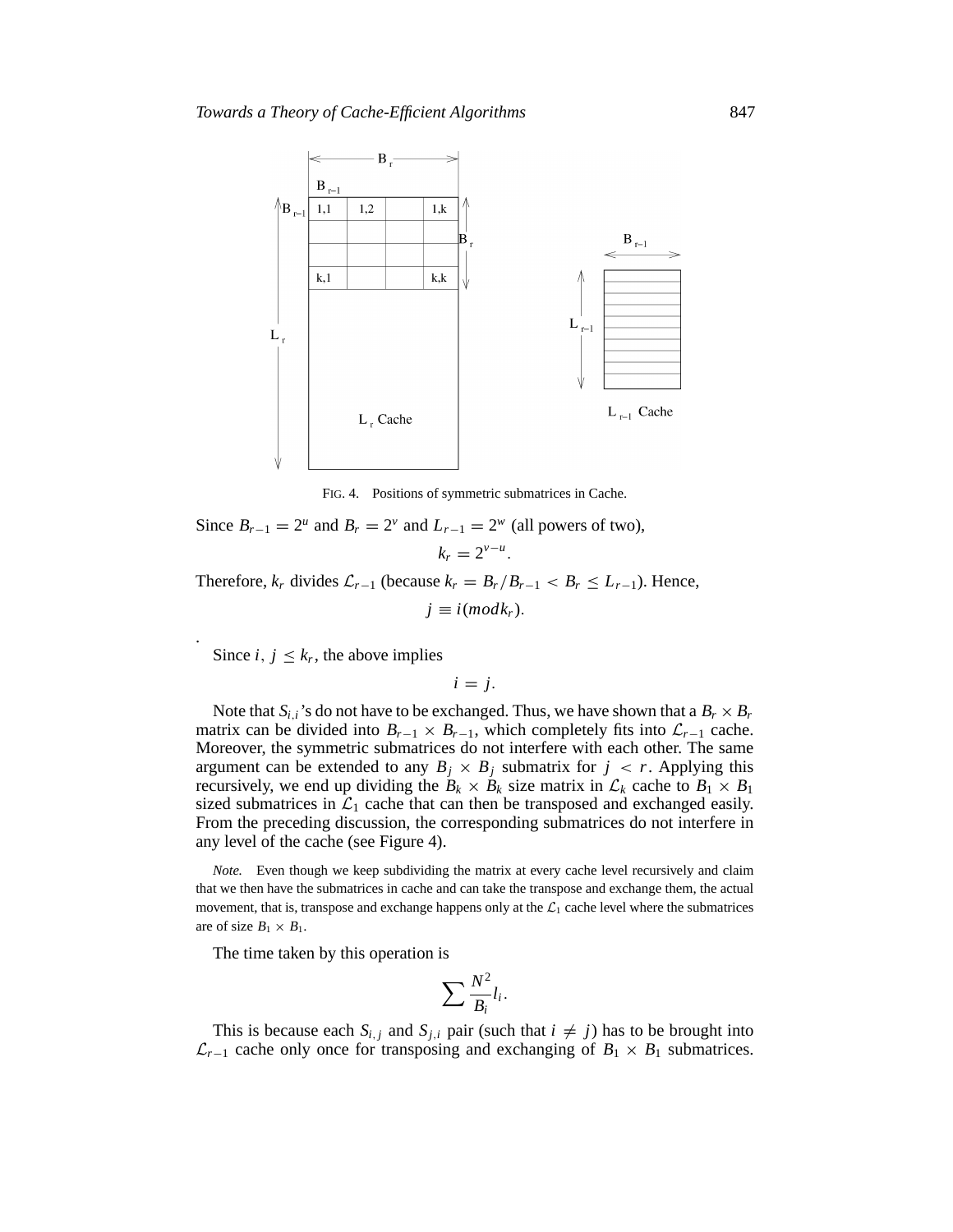Similarly, at any level of cache, a block from the matrix is brought in only once. The sequence of the recursive calls ensures that cache-line is used completely as we move from submatrix to submatrix.

Lastly, we move the transposed symmetric sub matrices of size  $B_k \times B_k$  to their location in memory, that is, reverse the process of bringing in blocks of size  $B_k$ from random locations to a contiguous block. This procedure is exactly the same as in Theorem 5.2 in the previous section that has the constant 3.

*Remark* 10

- (1) The above constant of 3 for writing back the matrix to an appropriate location depends on the assumption that we can keep the two symmetric submatrices of size  $B_k \times B_k$  in contiguous locations at the same time. This would allow us to exchange the matrices during the write back stage. If we are restricted to a contiguous temporary space of size  $B_k \times B_k$  only, then we will have to move the data twice, incurring the cost twice.
- (2) Even though, in the above analysis, we have always assumed a square matrix of size  $N \times N$  the algorithm works correctly without any change for transposing a matrix of size  $M \times N$  if we are transposing a matrix A and storing it in B. This is because the same analysis of subdividing into submatrices of size  $B_k \times B_k$ and transposing still holds. However, if we want to transpose a  $M \times N$  matrix in place, then the algorithm fails because the location to write back to would not be obvious and the approach used here would fail.

THEOREM 5.4. *The algorithm for matrix transpose runs in*

$$
O\left(\sum_{i=1}^{i=k} \frac{N^2}{B_i} l_i\right) + O(N^2)
$$

*steps in a computer that has k levels of direct-mapped cache memory.*

If we have temporary storage space of size  $2B_k \times B_k + 4B_k$  and assume block alignment of all submatrices, then the constant is 7. This includes 3 for initial movement to contiguous location, 1 for transposing the symmetric submatrices of size  $B_k \times B_k$  and 3 for writing back the transposed submatrix to its original location. Note that the constant is independent of the number of levels of cache.

Even if we have set associativity  $(\geq 2)$  in any level of cache the analysis goes through as before (though the constants will come down for data copying to contiguous locations). For the transposing and exchange of symmetric submatrices, the set associativity will not come into play because we need a line only once in the cache and are using only two lines at a given time. So either LRU or even FIFO replacement policy would only evict a line that we have already finished using.

5.3. SORTING IN MULTIPLE LEVELS. We first consider a restriction of the model described above where data cannot be transferred simultaneously across nonconsecutive cache levels. We use  $C_i$  to denote  $\sum_{j=1}^{j=i} M_j$ .

THEOREM 5.5. *The lower bound for sorting in the restricted multilevel cache model is*  $\Omega(N \log N + \sum_{i=1}^{k} \ell_i \cdot \frac{N}{B_i})$ log *N*/*Bi*  $\frac{\log N/B_i}{\log C_i/B_i}$ ).

PROOF. The proof of Aggarwal and Vitter [1988] can be modified to disregard block transfers that merely rearrange data in the external memory. Then it can be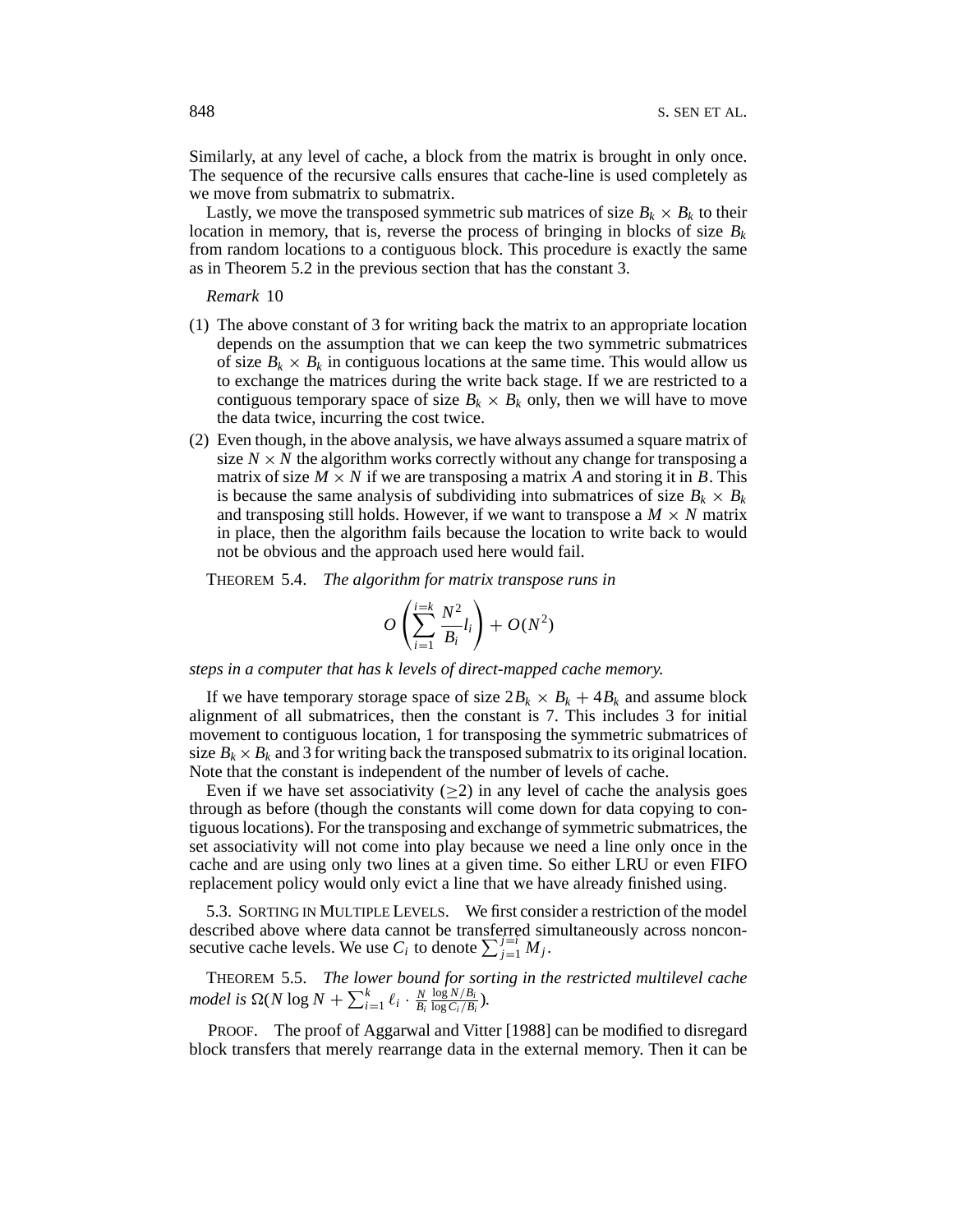applied separately to each cache level, noting that the data transfer in the higher levels do not contribute for any given level.  $\square$ 

These lower bounds are in the same spirit as those of Vitter and Nodine [1993] (for the S-UMH model) and Savage [1995], that is, the lower bounds do not capture the simultaneous interaction of the different levels.

If we remove this restriction, then the following can be proved along similar lines as Theorem 3.4.

LEMMA 5.2. *The lower bound for sorting in the multilevel cache model is*

$$
\Omega\bigg(\max_{i=1}^k \left\{N \log N, \ell_i \cdot \frac{N \cdot \log N/B_i}{B_i \log C_i/B_i}\right\}\bigg).
$$

This bound appears weak if *k* is large. To rectify this, we observe the following: Across each cache boundary, the minimum number of I/Os follow from Aggarwal and Vitter's arguments. The difficulty arises in the multilevel model as a block transfer in level *i* propagates in all levels  $j < i$  although the block sizes are different. The minimum number of I/Os from (the highest) level *k* remains unaffected, namely, *N Bk* log *N*/*Bk*  $\frac{\log N/B_k}{\log C_k/B_k}$ . For level  $k-1$ , we subtract this number from the lower bound of *N Bk*<sup>−</sup><sup>1</sup> log *N*/*Bk*<sup>−</sup><sup>1</sup> log*Ck*<sup>−</sup>1/*Bk*<sup>−</sup><sup>1</sup> . Continuing in this fashion, we obtain the following lower bound.

THEOREM 5.6. *The lower bound for sorting in the multilevel cache model is*

$$
\Omega\left(N\log N+\sum_{i=1}^k\ell_i\cdot\left(\frac{N\cdot\log N/B_i}{B_i\log C_i/B_i}-\left(\sum_{j=i+1}^k\frac{N\cdot\log N/B_j}{B_j\log C_j/B_j}\right)\right)\right).
$$

If we further assume that  $\frac{C_i}{C_{i-1}} \geqslant \frac{B_i}{B_{i-1}} \geqslant 3$ , we obtain a relatively simple expression that resembles Theorem 5.5. Note that the consecutive terms in the expression in the second summation of the previous lemma decrease by a factor of 3.

COROLLARY 5.7. *The lower bound for sorting in the multilevel cache model with geometrically decreasing cache sizes and cache lines is*  $\Omega(N \log N + \frac{1}{N} \sum_{i=1}^{k} \frac{N \cdot \log N}{B(i)}$  $\frac{1}{2} \sum_{i=1}^{k} \ell_i \cdot \frac{N \cdot \log N/B_i}{B_i \log C_i/B_i}$ ).

THEOREM 5.8. *In a multilevel cache, where the B<sub>i</sub> blocks are composed of B<sub>i−1</sub> blocks, we can sort in expected time*  $O(N \log N + (\frac{\log N/B_1}{\log M_1/B_1}) \cdot \sum_{i=1}^{k} \ell_i \cdot \frac{N}{B_i})$ *.* 

PROOF. We perform a  $M_1/B_1$ -way mergesort using the variation proposed by Barve et al. [1997] in the context of parallel disk I/Os. The main idea is to shift each sorted stream cyclically by a random amount  $R_i$  for the *i*th stream. If  $R_i \in$ [0, *Mk*−1], then the leading element is in any of the cache sets with equal likelihood. Like Barve et al. [1997], we divide the merging into phases where a phase outputs *m* elements, where *m* is the merge degree. In the previous section, we counted the number of conflict misses for the input streams, since we could exploit symmetry based on the random input. It is difficult to extend the previous arguments to a worst case input. However, it can be shown easily that if  $\frac{m}{s} < \frac{1}{m^3}$  (where *s* is the number of cache sets), the expected number of conflict misses is  $O(1)$  in each phase. So the total expected number of cache misses is  $O(N/B<sub>i</sub>)$  in the level *i* cache for all  $1 \leq i \leq k$ .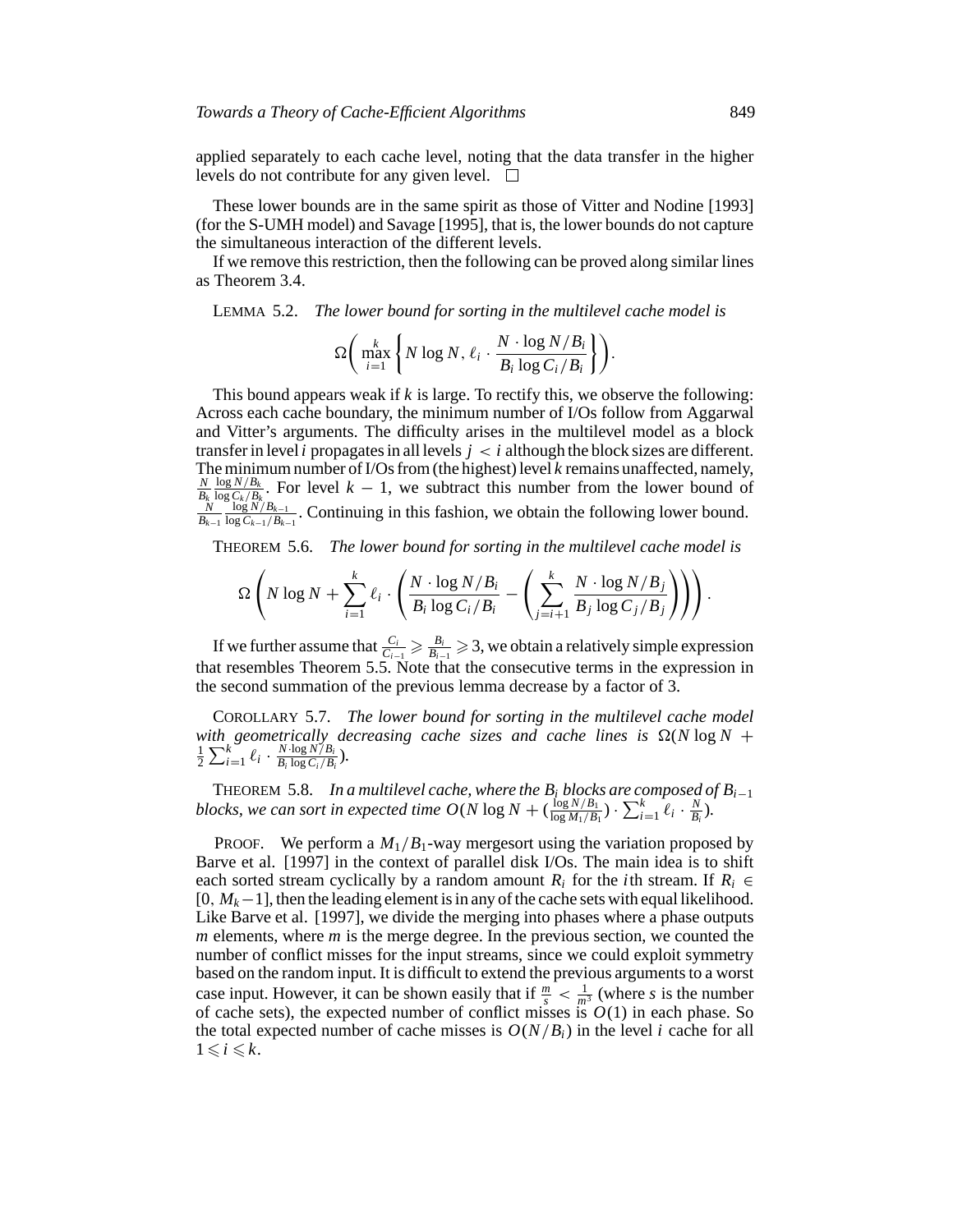The cost of writing a block of size  $B_1$  from level  $k$  is spread across several levels. The cost of transferring  $B_k/B_1$  blocks of size  $B_1$  from level *k* is  $\ell_k + \ell_{k-1} \frac{B_k}{B_{k-1}} +$  $\ell_{k-2} \frac{B_k}{B_k}$ *Bk*<sup>−</sup><sup>1</sup>  $\frac{B_{k-1}}{B_{k-2}} + \cdots + \ell_1 \frac{B_k}{B_1}$  $\frac{B_k}{B_1}$ . Amortizing this cost over  $B_k/B_1$  transfers gives us the required result. Recall that  $O(N/B_1(\frac{\log N/B_1}{\log M_1/B_1}))$  *B*<sub>1</sub> block transfers suffice for  $(M_1/B_1)^{1/3}$ -way mergesort.

*Remark* 11. This bound is reasonably close to Corollary 5.7 if we ignore constant factors. Extending this to the more general emulation scheme of Theorem 3.1 is not immediate as we require the block transfers across various cache boundaries to have a nice pattern, namely the *subblock* property. This is satisfied by the mergesort and quicksort and a number of other algorithms but cannot be assumed in general.

5.4. CACHE-OBLIVIOUS SORTING. In this section, we focus on two-level Cache model that has limited associativity. One of the *cache-Oblivious* algorithms presented by Frigo et al. [1999] is the Funnel Sort algorithm. They showed that the algorithm is optimal in the I/O Model (which is fully associative). However, it is not clear whether the optimality holds in the Cache Model. In this section, we show that with some simple modification the Funnel Sort is optimal even in the direct-mapped Cache Model.

The funnel sort algorithm can be described as follows:

- —Split the input into  $n^{1/3}$  contiguous arrays of size  $n^{2/3}$  and sort these arrays recursively.
- —Merge the  $n^{1/3}$  sorted sequences using a  $n^{1/3}$ -merger, where a *k*-merger works as follows.

A*k*-merger operates by recursively merging sorted sequences. Unlike mergesort a *k*-merger stops working on a merging subproblem when the merged output sequence becomes "long enough" and it resumes working on another merging subproblem (see Figure (5)).

*Invariant.* The invocation of a *k*-merger outputs the first  $k^3$  elements of the sorted sequence obtained by merging the *k* input sequences.

*Base Case.*  $k = 2$  producing  $k^3 = 8$  elements whenever invoked.

*Note.* The intermediate buffers are twice in size than the output obtained by a  $k^{1/2}$  merger.

To output  $k^3$  elements, a  $k^{1/2}$ -merger is invoked  $k^{3/2}$  times. Before each invocation the  $k^{1/2}$ -merger fills each buffer that is less than half full so that every buffer has at least  $k^{3/2}$  elements—the number of elements to be merged in that invocation.

Frigo et al. [1999] have shown that the above algorithm (that does not make explicit use of the various memory-size parameters) is optimal in the I/O Model. However, the I/O Model does not account for conflict misses since it assumes full associativity. This could be a degrading influence in the presence of limitedassociativity (in particular direct-mapping).

5.4.1*. Structure of k-Merger.* It is sufficient to get a bound on cache misses in the Cache Model since the bounds for capacity misses in the Cache Model are the same as the bounds shown in the I/O Model.

Let us get an idea of what the structure of a *k*-merger looks like by looking at a 16-merger (see Figure 6). A *k*-merger, unrolled consists of 2-mergers arranged in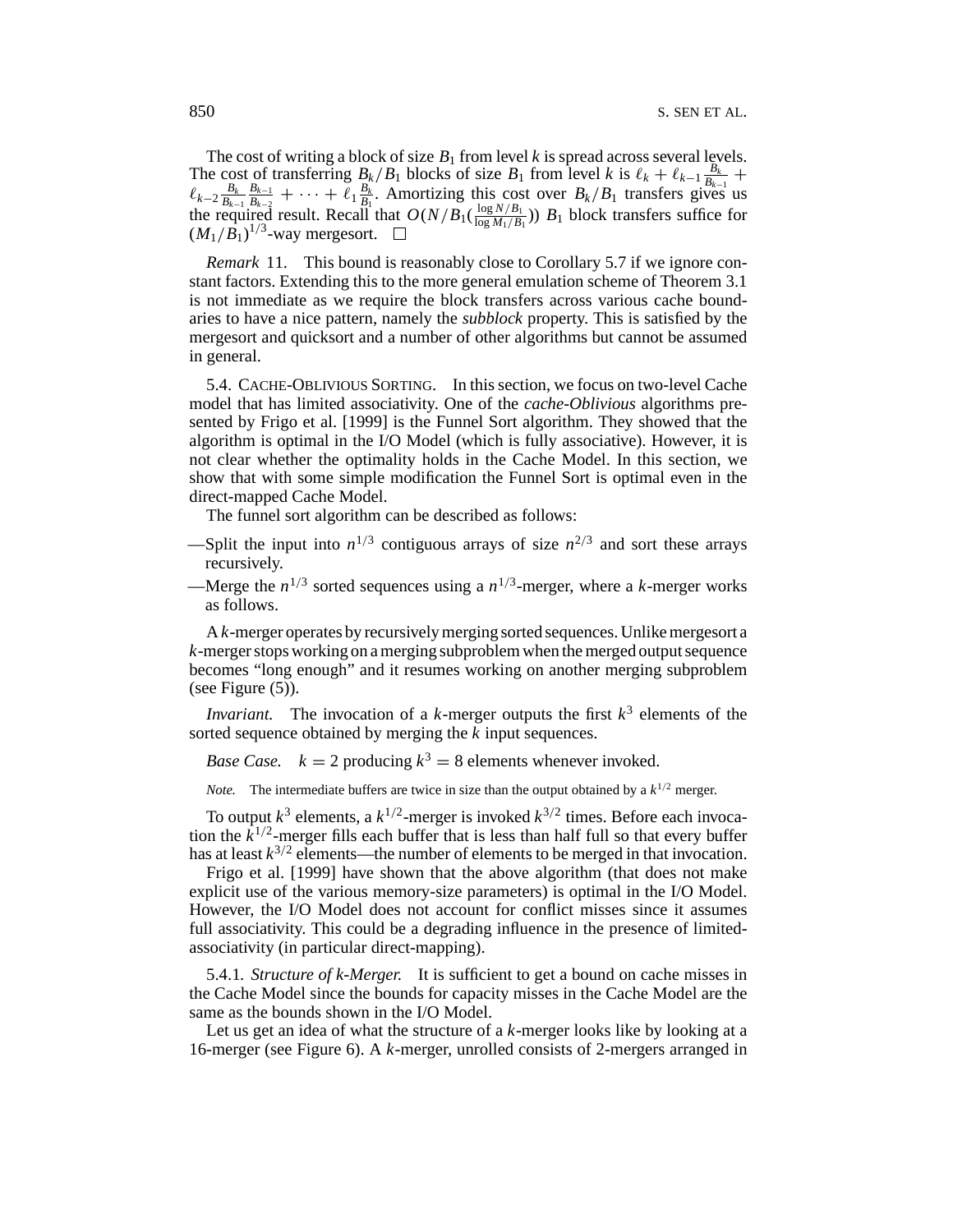

FIG. 5. Recursive definition of a k-merger in terms of  $k^{1/2}$ -mergers.



FIG. 6. Expansion of a 16-merger into 2-mergers.

a tree like fashion. Since the number of 2-mergers gets halved at each level and the initial input sequences are  $k$  in number there are  $\log k$  levels.

LEMMA 5.3. *If the buffers are randomly placed and the starting position is also randomly chosen (since the buffers are cyclic this is easy to do) the probability of conflict misses is maximized if the buffers are less than one cache line long.*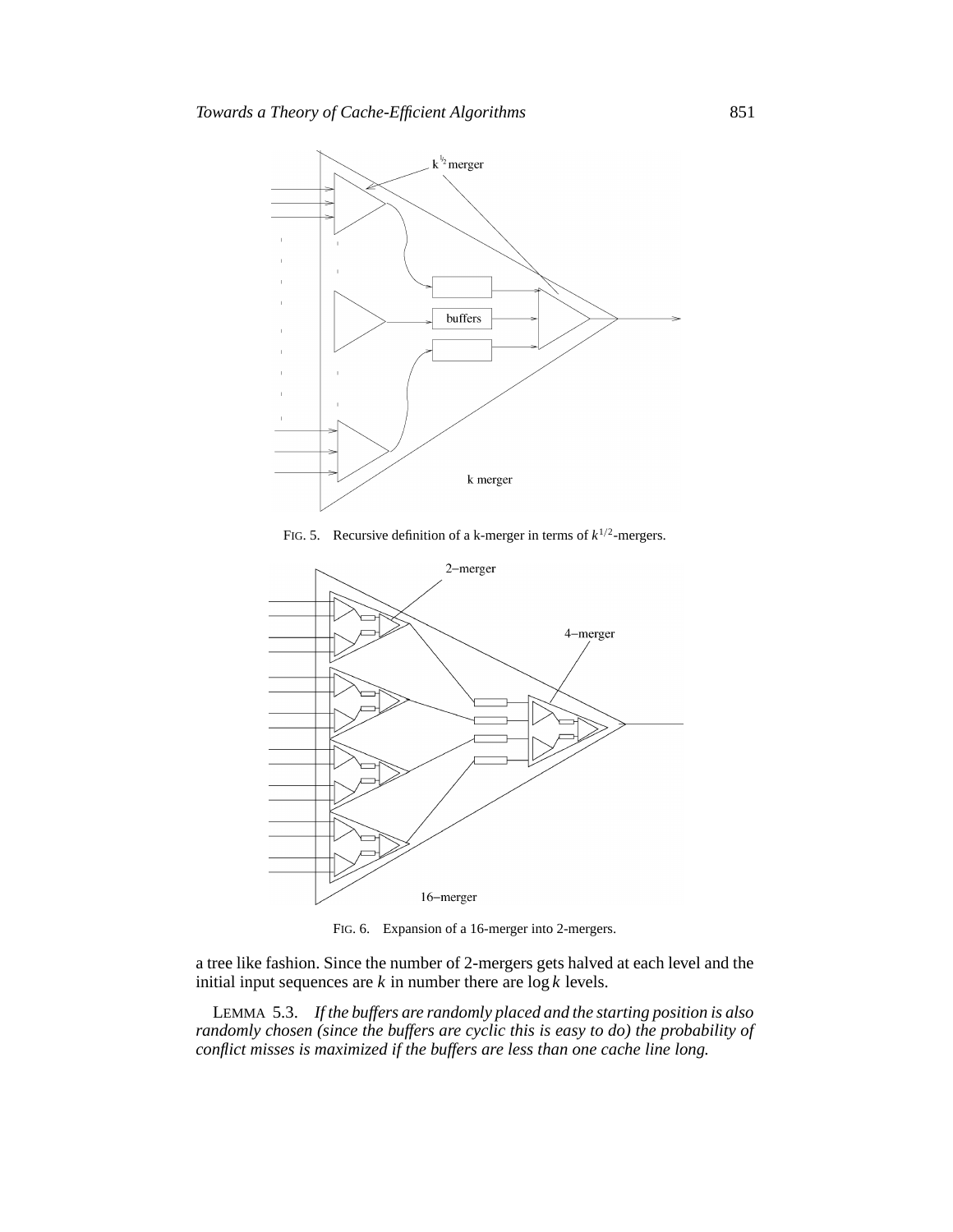

FIG. 7. A k-merger expanded out into 2-mergers.

The worst case for conflict misses occurs when the buffers are less than one cache line in size. This is because, if the buffers collide, then all data that goes through them will thrash. If, however, the size of the buffers were greater than one cache line, then even if some two elements collide the probability of future collisions would depend upon the data input or the relative movement of data in the two buffers. The probability of conflict miss is maximized when the buffers are less than one cache line. Then probability of conflict is 1/*m*, where *m* is equal to the Cache Size *M* divided by the Cache Line Size *B*, that is, the number of Cache Lines.

5.4.2*. Bounding Conflict Misses.* The analysis for compulsory and capacity misses goes through without change from the I/O Model to the Cache Model. Thus, Funnel Sort is Cache Model Optimal if the conflict misses can be bounded by

$$
\frac{N}{B} \times \frac{\log N/B}{\log M/B}.
$$

LEMMA 5.4. *If the cache is* 3*-way or more set associative, there will be no conflict misses for a* 2*-way merger.*

PROOF. The two input buffers and the output buffer, even if they map to the same cache set can reside simultaneously in the cache. Since, at any stage only one 2-merger is active, there will be no conflict misses at all and the cache misses will only be in the form of capacity or compulsory misses.  $\Box$ 

5.4.3*. Direct-Mapped Case.* For an input of size *N*, a *N*<sup>1</sup>/3-merger is created. The number of levels in such a merger is  $\log N^{1/3}$  (i.e., the number of levels of the tree in the unrolled merger). Every element that travels through the  $N^{1/3}$ -merger sees  $\log N^{1/3}$  2-mergers (see Figure 7). For an element passing through a 2-merger, there are three buffers that could collide. We *charge* an element for a conflict miss if it is swapped out of the cache before it passes to the output buffer or collides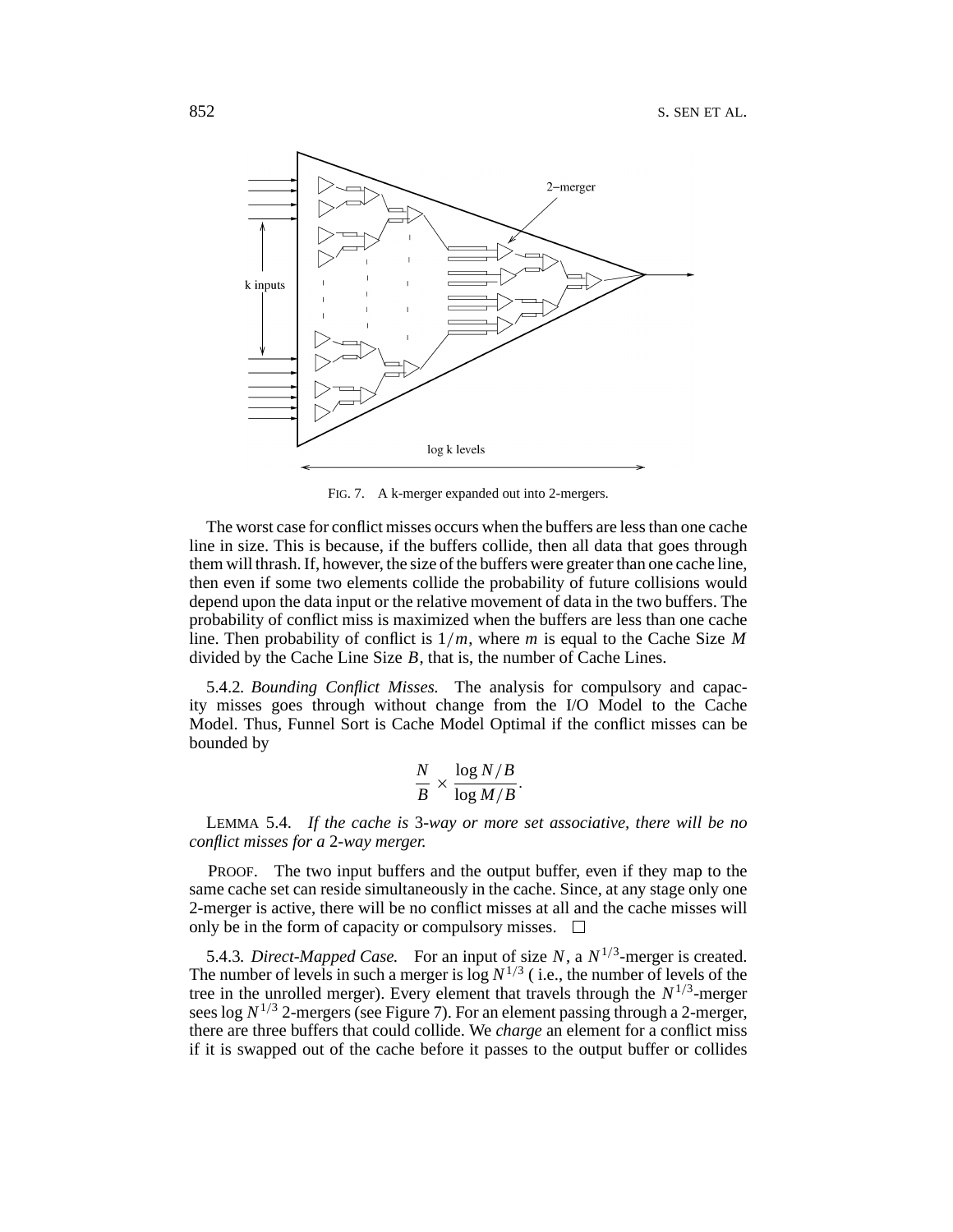with the output buffer when it is being output. So the expected number of collisions is  ${}^3C_2$  times the probability of collision between any two buffers (two input and one output). Thus, the expected number of collisions for a single element passing through a 2-merger is  ${}^3C_2 \times 1/m \leq 3/m$  where  $m = M/B$ .

If  $x_{i,j}$  is the probability of a cache miss for element *i* in level *j*, then, summing over all elements and all levels, we get

$$
E\left(\sum_{i=1}^{N} \sum_{j=1}^{\log N^{1/3}} x_{i,j}\right) = \sum_{i=1}^{N} \sum_{j=1}^{\log N^{1/3}} E(x_{i,j})
$$
  

$$
\leq \sum_{i=1}^{N} \sum_{j=1}^{\log N^{1/3}} \frac{3}{m} = \frac{3N}{m} \times \log N^{1/3}
$$
  

$$
= O\left(\frac{N}{m} \times \log N\right).
$$

LEMMA 5.5. *The expected performance of Funnel Sort is optimal in the directmapped Cache Model if*  $\log M/B \leq M/(B^2 \log B)$ *. It is also optimal for a* 3*-way associative cache.*

PROOF. If *M* and *B* are such that

$$
\log \frac{M}{B} \leq \frac{M}{B^2 \log B},
$$

we have the total number of conflict misses

$$
\frac{N\log N}{m} = \frac{N\log N}{B\log B \frac{M}{B^2\log B}} \le \frac{N}{B} \times \frac{\log N/B}{\log M/B}.
$$

Note that the condition is satisfied for  $M \ge B^{2+\epsilon}$  for any fixed  $\epsilon > 0$ , which is similar to the *tall-cache* assumption made by Frigo et al. [1999].

The set associative case is proved by Lemma 5.4.  $\Box$ 

The same analysis is applicable between successive levels  $\mathcal{L}_i$  and  $\mathcal{L}_{i+1}$  of a multilevel Cache model since the algorithm does not use the parameter values explicitly.

### 6*. Conclusions*

We have presented a cache model for designing and analyzing algorithms. Our model, while closely related to the I/O model of Aggarwal and Vitter, incorporates four additional salient features of cache: lower miss penalty, limited associativity, fixed replacement policy, and lack of direct program control over data movement. We have established an emulation scheme that allows us to systematically convert an I/O-efficient algorithm into a cache-efficient algorithm. This emulation provides a generic starting point for cache-conscious algorithm design; it may be possible to further improve cache performance by problem-specific techniques to control conflict misses. We have also established the relevance of the emulation scheme by demonstrating that a direct mapping of an I/O-efficient algorithm does not guarantee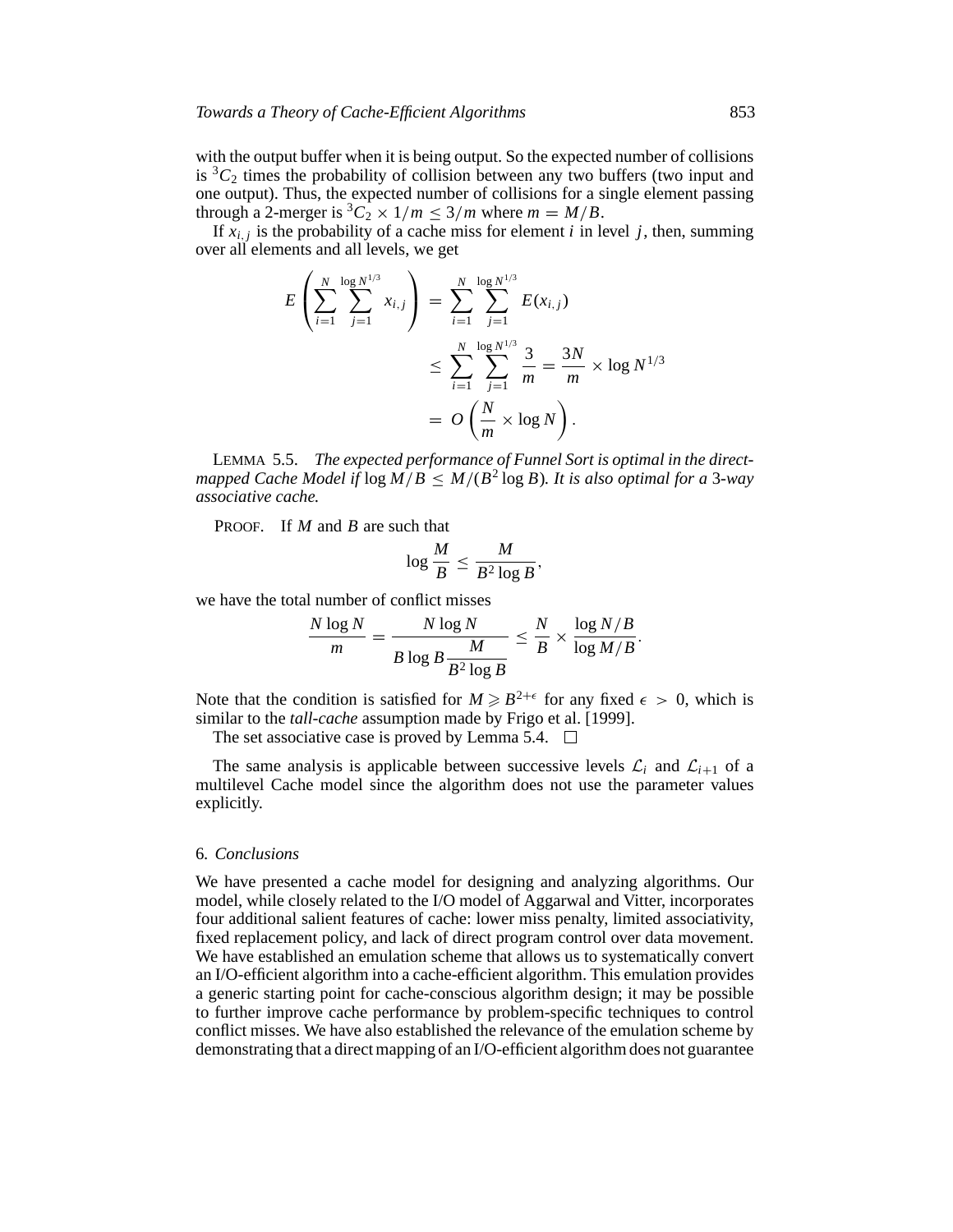a cache-efficient algorithm. Finally, we have extended our basic cache model to multiple cache levels.

Our single-level cache model is based on a blocking cache that does not distinguish between reads and writes. Modeling a nonblocking cache or distinguishing between reads and writes would appear to require queuing-theoretic extensions and does not appear to be appropriate at the algorithm design stage. The *translation lookaside buffer* (TLB) is another important cache in real systems that caches virtual-to-physical address translations. Its peculiar aspect ratio and high miss penalty raise different concerns for algorithm design. Our preliminary experiments with certain permutation problems suggests that TLBs are important to model and can contribute significantly to program running times. It also appears that the presence of prefetching in the memory hierarchy can have a profound effect on algorithm design and analysis.

We have begun to implement some of these algorithms to validate the theory on real machines, and also using cache simulation tools like *fast-cache*, ATOM, or *cprof*. Preliminary observations indicate that our predictions are more accurate with respect to miss ratios than actual running times (see Chatterjee and Sen [2000]). We have traced a number of possible reasons for this. First, because the cache miss latencies are not astronomical, it is important to keep track of the constant factors. An algorithmic variation that guarantees lack of conflict misses at the expense of doubling the number of memory references may turn out to be slower than the original algorithm. Second, our preliminary experiments with certain permutation problems suggests that TLBs are important to model and can contribute significantly to program running times. Third, several low-level details hidden by the compiler related to instruction scheduling, array address computations, and alignment of data structures in memory can significantly influence running times. As argued earlier, these factors are more appropriate to tackle at the level of implementation than algorithm design.

Several of the cache problems we observe can be traced to the simple array layout schemes used in current programming languages. It has shown elsewhere [Chatterjee et al. 1999a, 1999b; Thottethodi et al. 1998] that nonlinear array layout schemes based on quadrant-based decomposition are better suited for hierarchical memory systems. Further study of such array layouts is a promising direction for future research.

#### *Appendix*

# A*. Approximating Probability of Conflict*

Let  $\mu$  be the number of elements between  $S_{i,j}$  and  $S_{i,j+1}$ , that is, one less than the difference in ranks of  $S_{i,j}$  and  $S_{i,j+1}$ . ( $\mu$  may be 0, which guarantees event E1.) Let  $E_m$  denote the event that  $\mu = m$ . Then  $Pr[E1] = \sum_m Pr[E1 \cap E_m]$ , since *E<sub>m</sub>*'s are disjoint. For each *m*,  $Pr[E1 \cap E_m] = Pr[E1|E_m] \cdot Pr[E_m]$ . The events  $E_m$ correspond to a geometric distribution, that is,

$$
Pr[E_m] = Pr[\mu = m] = \frac{1}{k} \left( 1 - \frac{1}{k} \right)^m.
$$
 (2)

To compute  $Pr[E1|E_m]$ , we further subdivide the event into cases about how the *m* numbers are distributed into the sets  $S_i$ ,  $j \neq i$ . Without loss of generality, let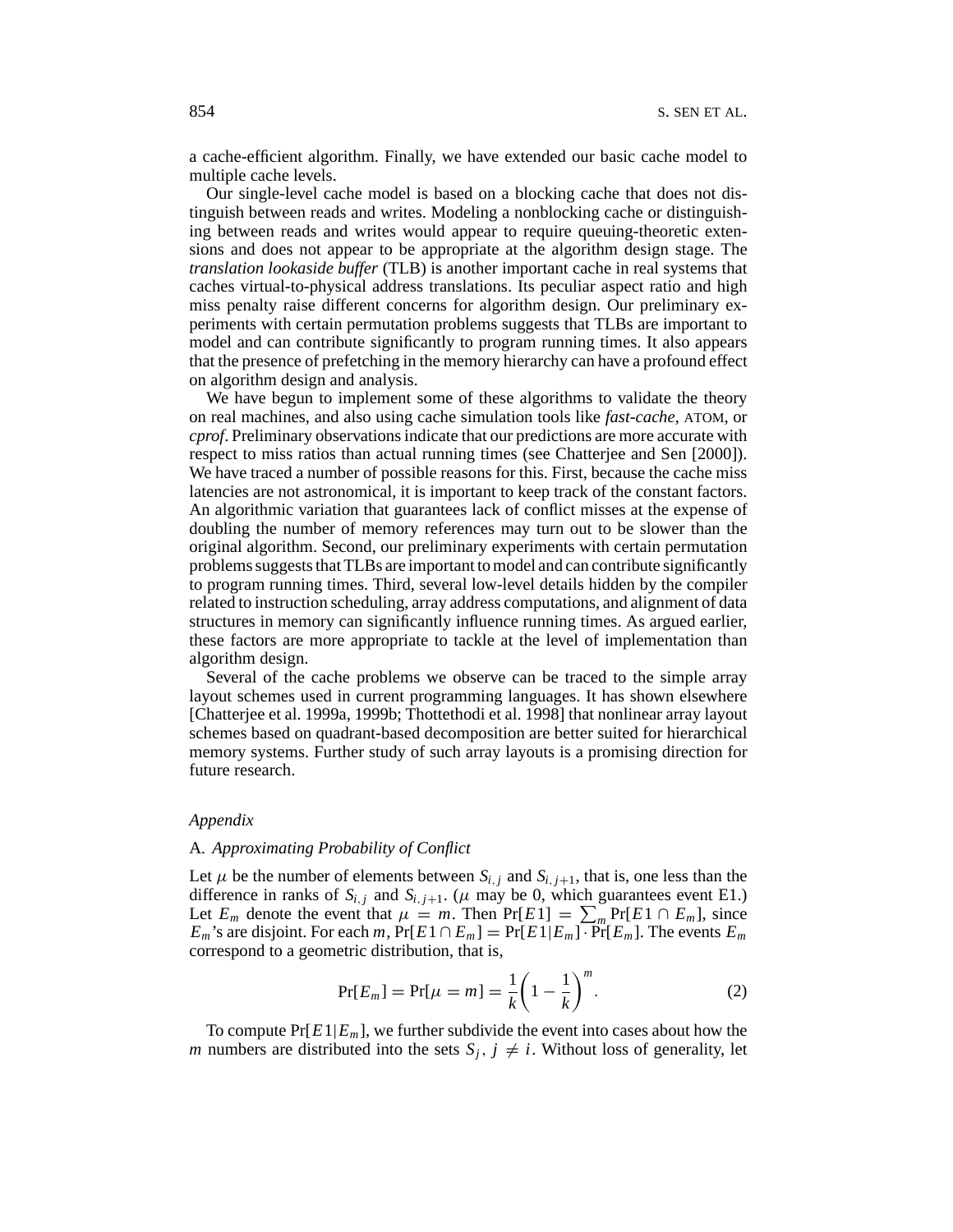$i = 1$  to keep notations simple. Let  $m_2, \ldots, m_k$  denote the case that  $m_j$  numbers belong to sequence  $S_j$  ( $\sum_j m_j = m$ ). We need to estimate the probability that for sequence  $S_j$ ,  $b_j$  does not conflict with  $\mathcal{S}(b_1)$  (recall that we have fixed  $i = 1$ ) during the course that  $m_j$  elements arrive in  $S_j$ . This can happen only if  $\mathcal{S}(b_j)$ (the cache set position of the leading block of  $S_i$  right after element  $S_{1,t}$ ) does not lie roughly  $\lceil m_i/B \rceil$  blocks from  $\mathcal{S}(b_1)$ . From Assumption A1 and some careful counting, this is  $1 - (m_j - 1 + B)/sB$  for  $m_j \ge 1$ . For  $m_j = 0$ , this probability is 1 since no elements go into  $S_i$  and hence there is no conflict.<sup>9</sup> These events are independent from our Assumption A1 and hence these can be multiplied. The probability for a fixed partition  $m_2, \ldots, m_k$  is the multinomial  $m!/(m_2! \cdots m_k!)$ . (1/(*k* − 1))*<sup>m</sup>* (*m* is partitioned into *k*−1 parts). Therefore, we can write the following expression for Pr[*E*1|*Em*].

$$
\Pr[E1|E_m] = \sum_{m_2 + \dots + m_k = m} \frac{m!}{m_2! \cdots m_k!} \cdot \left(\frac{1}{k-1}\right)^m \prod_{m_i \neq 0} \left(1 - \frac{m_j - 1 + B}{sB}\right). \tag{3}
$$

In the remainder of this section, we obtain an upper bound on the right hand side of Eq (3). Let  $nz(m_2,..., m_k)$  denote the number of *js* for which  $m_i \neq 0$  (nonzero partitions). Then, Eq. (3) can be rewritten as the following inequality:

$$
\Pr[E1|E_m] \leqslant \sum_{m_2 + \dots + m_k = m} \frac{m!}{m_2! \cdots m_k!} \cdot \left(\frac{1}{k-1}\right)^m \left(1 - \frac{1}{s}\right)^{n_2(m_2 \dots m_k)},\quad (4)
$$

since  $(1 - (m_j - 1 + B)/sB)$  ≤  $(1 - (1/s))$  for  $m_j$  ≥ 1. In other words, the right side is the expected value of  $(1 - (1/s))^{NZ(m,k-1)}$ , where  $NZ(m, k-1)$  denotes the number of nonempty bins when *m* balls are thrown into  $k - 1$  bins. Using Eq. (2) and the preceding discussion, we can write down an upper bound for the (unconditional) probability of *E*1 as

$$
\sum_{m=0}^{\infty} \frac{1}{k} \left( 1 - \frac{1}{k} \right)^m \cdot E\left[ \left( 1 - \frac{1}{s} \right)^{NZ(m,k-1)} \right].
$$
 (5)

We use known sharp concentration bounds for the occupancy problem to obtain the following approximation for the expression (5) in terms of *s* and *k*.

THEOREM A.1 ([KAMATH ET AL. 1994]). Let  $r = m/n$ , and Y be the number *of empty bins when m balls are thrown randomly into n bins. Then*

$$
E[Y] = n \left(1 - \frac{1}{m}\right)^m \sim n \exp(-r)
$$

*and for*  $\lambda > 0$ 

$$
\Pr[|Y - E[Y]| \geq \lambda] \leq 2 \exp\left(-\frac{\lambda^2(n-1)/2}{n^2 - \mu^2}\right).
$$

<sup>&</sup>lt;sup>9</sup> The reader will soon realize that this case leads to some nontrivial calculations.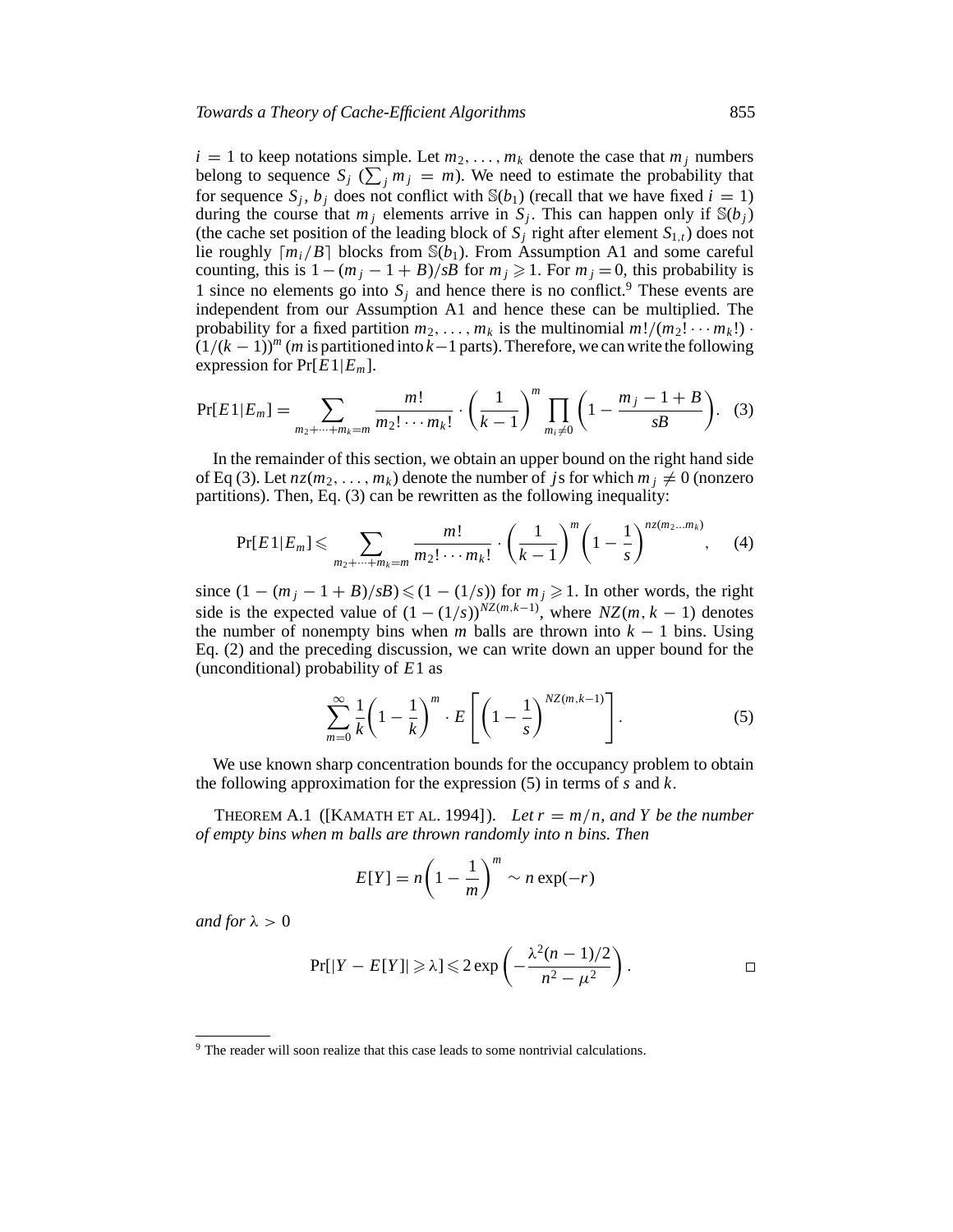COROLLARY A.2. *Let NZ be the number of nonempty bins when m balls are thrown into k bins. Then*

$$
E[NZ] = k(1 - \exp\left(-\frac{m}{k}\right)
$$

*and*

$$
\Pr[|NZ - E[NZ]| \ge \alpha \sqrt{2k \log k}] \le \frac{1}{k^{\alpha}}.
$$

So in Eq. (5),  $E[(1 - (1/s))^{NZ(m,k-1)}]$  can be bounded by

$$
\left(\frac{1}{k^{\alpha}}\right)\left(1-\frac{1}{s}\right)+\left(1-\frac{1}{s}\right)^{k(1-\exp(-m/k)-\alpha\sqrt{2k\log k}/k)}\tag{6}
$$

for any  $\alpha$  and  $m \geq 1$ .

PROOF (OF LEMMA 4.1). We will split up the summation of (5) into two parts, namely,  $m \le e/2 \cdot k$  and  $m > e/2 \cdot k$ . One can obtain better approximations by refining the partitions, but our objective here is to demonstrate the existence of  $\epsilon$ and  $\delta$  and not necessarily obtain the best values.

$$
\sum_{m=0}^{\infty} \frac{1}{k} \left( 1 - \frac{1}{k} \right)^m \cdot E \left[ \left( 1 - \frac{1}{s} \right)^{NZ(m,k-1)} \right]
$$
  
= 
$$
\sum_{m=0}^{ek/2} \frac{1}{k} \left( 1 - \frac{1}{k} \right)^m \cdot E \left[ \left( 1 - \frac{1}{s} \right)^{NZ(m,k-1)} \right]
$$
  
+ 
$$
\sum_{m=ek/2+1}^{\infty} \frac{1}{k} \left( 1 - \frac{1}{k} \right)^m \cdot E \left[ \left( 1 - \frac{1}{s} \right)^{NZ(m,k-1)} \right]
$$
(7)

The first term can be upper bounded by

$$
\sum_{m=0}^{ek/2} \frac{1}{k} \left( 1 - \frac{1}{k} \right)^m
$$

which is  $\sim$ 1 –  $\frac{1}{\exp(e/2)} \sim 0.74$ .

The second term can be bounded using Eq. (6) using  $\alpha \ge 2$ .

$$
\sum_{1+ek/2}^{\infty} \frac{1}{k} \left( 1 - \frac{1}{k} \right)^m \cdot E \left[ \left( 1 - \frac{1}{s} \right)^{NZ(m,k-1)} \right]
$$
\n
$$
\leqslant \sum_{1+ek/2}^{\infty} \frac{1}{k} \left( 1 - \frac{1}{k} \right)^m \cdot \frac{1}{k^2} \left( 1 - \frac{1}{s} \right)
$$
\n
$$
+ \sum_{1+ek/2}^{\infty} \frac{1}{k} \left( 1 - \frac{1}{k} \right)^m \cdot \left( 1 - \frac{1}{s} \right)^{k(1-\exp(-m/k)-\alpha\sqrt{2k\log k/k})} \tag{8}
$$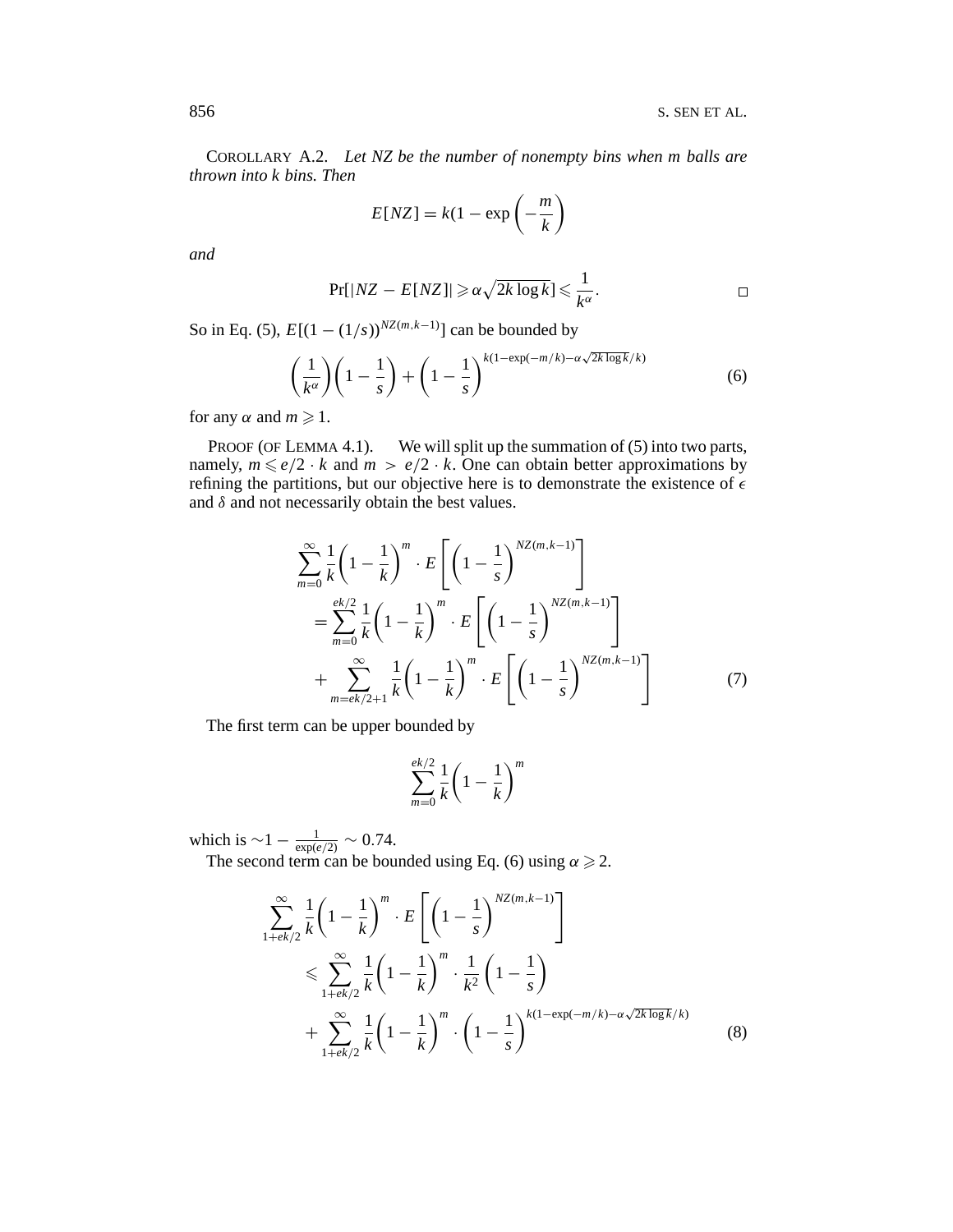The first term of the previous equation is less than  $1/k$  and the second term can be bounded by

$$
\sum_{1+ek/2}^{\infty} \frac{1}{k} \left(1 - \frac{1}{k}\right)^m \cdot \left(1 - \frac{1}{s}\right)^{0.25k}
$$

for sufficiently large  $k$   $(k > 80$  suffices). This can be bounded by ∼0.25 exp(−0.25*k*/*s*), so Eq. (8) can be bounded by 1/*k* + 0.25 exp(0.25*k*/*s*). Adding this to the first term of Eq. (7), we obtain an upper bound of  $0.75 + 0.25 \exp(-0.25k/s)$  for  $k > 100$ . Subtracting this from 1 gives us  $(1 - \exp(-0.25k/s))/4$ , that is,  $\delta \ge (1 - \exp(-0.25k/s))/4$ . □

ACKNOWLEDGMENTS. We are grateful to Alvin Lebeck for valuable discussions related to present and future trends of different aspects of memory hierarchy design. We would like to acknowledge Rakesh Barve for discussions related to sorting, FFTW, and BRP. The first author would also like to thank Jeff Vitter for his comments on an earlier draft of this article. The second author would like to thank Erin Parker for generating the experimental results in Section 4.2.

#### REFERENCES

- AGARWAL, A., HOROWITZ, M., AND HENNESSY, J. 1989. An analytical cache model. *ACM Trans. Comput. Syst. 7*, 2 (May), 184–215.
- AGGARWAL, A., ALPERN, B., CHANDRA, A., AND SNIR, M. 1987a. A model for hierarchical memory. In *Proceedings of ACM Symposium on Theory of Computing*. ACM, New York, 305–314.
- AGGARWAL, A., CHANDRA, A., AND SNIR, M. 1987b. Hierarchical memory with block transfer. In *Proceedings of IEEE Foundations of Computer Science*. IEEE Computer Society Press, Los Alamitos, Calif., 204–216.
- AGGARWAL, A., AND VITTER, J. 1988. The input/output complexity of sorting and related problems. *Commun. ACM 31*, 9, 1116–1127.
- ALPERN, B., CARTER, L., FEIG, E., AND SELKER, T. 1994. The uniform memory hierarchy model of computation. *Algorithmica 12*, 2, 72–109.
- BARVE, R., GROVE, E., AND VITTER, J. 1997. Simple randomized mergesort on parallel disks. *Parallel Computing 23*, 4, 109–118. (A preliminary version appeared in *SPAA 96*.)
- BILARDI, G., AND PESERICO, E. 2001. A characterization of temporal locality and its portability across memory hierarchies. In *Proceedings of ICALP 2001*. Lecture Notes in Computer Science, vol. 2076. Springer-Verlag, New York, 128–139.
- CARTER, L., AND GATLIN, K. 1998. Towards an optimal bit-reversal permutation program. In *Proceeding of IEEE Foundations of Computer Science*. IEEE Computer Society Press, Los Alamitos, Calif.
- CHATTERJEE, S., JAIN, V. V., LEBECK, A. R., MUNDHRA, S., AND THOTTETHODI, M. 1999a. Nonlinear array layouts for hierarchical memory systems. In*Proceedings of the 1999 ACM International Conference on Supercomputing* (Rhodes, Greece). ACM, New York, 444–453.
- CHATTERJEE, S., LEBECK, A. R., PATNALA, P. K., AND THOTTETHODI, M. 1999b. Recursive array layouts and fast parallel matrix multiplication. In *Proceedings of 11th Annual ACM Symposium on Parallel Algorithms and Architectures* (Saint-Malo, France). ACM, New York, 222–231.
- CHATTERJEE, S., AND SEN, S. 2000. Cache-efficient matrix transposition. In *Proceedings of HPCA-6* (Toulouse, France). 195–205.
- CHIANG, Y., GOODRICH, M., GROVE, E., TAMASSIA, R., VENGROFF, D., AND VITTER, J. 1995. External memory graph algorithms. In *Proceedings of the ACM-SIAM Symposium of Discrete Algorithms*. ACM, New York, 139–149.
- CORMEN, T. H., SUNDQUIST, T., AND WISNIEWSKI, L. F. 1999. Asymptotically tight bounds for performing BMMC permutations on parallel disk systems. *SIAM J. Comput. 28*, 1, 105–136.
- FLOYD, R. 1972. Permuting information in idealized two-level storage. In *Complexity of Computer Computations*, R. E. Miller and J. W. Thatcher, Eds. Plenum Press, New York, N.Y., 105–109.
- FRICKER, C., TEMAM, O., AND JALBY, W. 1995. Influence of cross-interference on blocked loops: A case study with matrix-vector multiply. *ACM Trans. Program. Lang. Syst. 17*, 4 (July), 561–575.